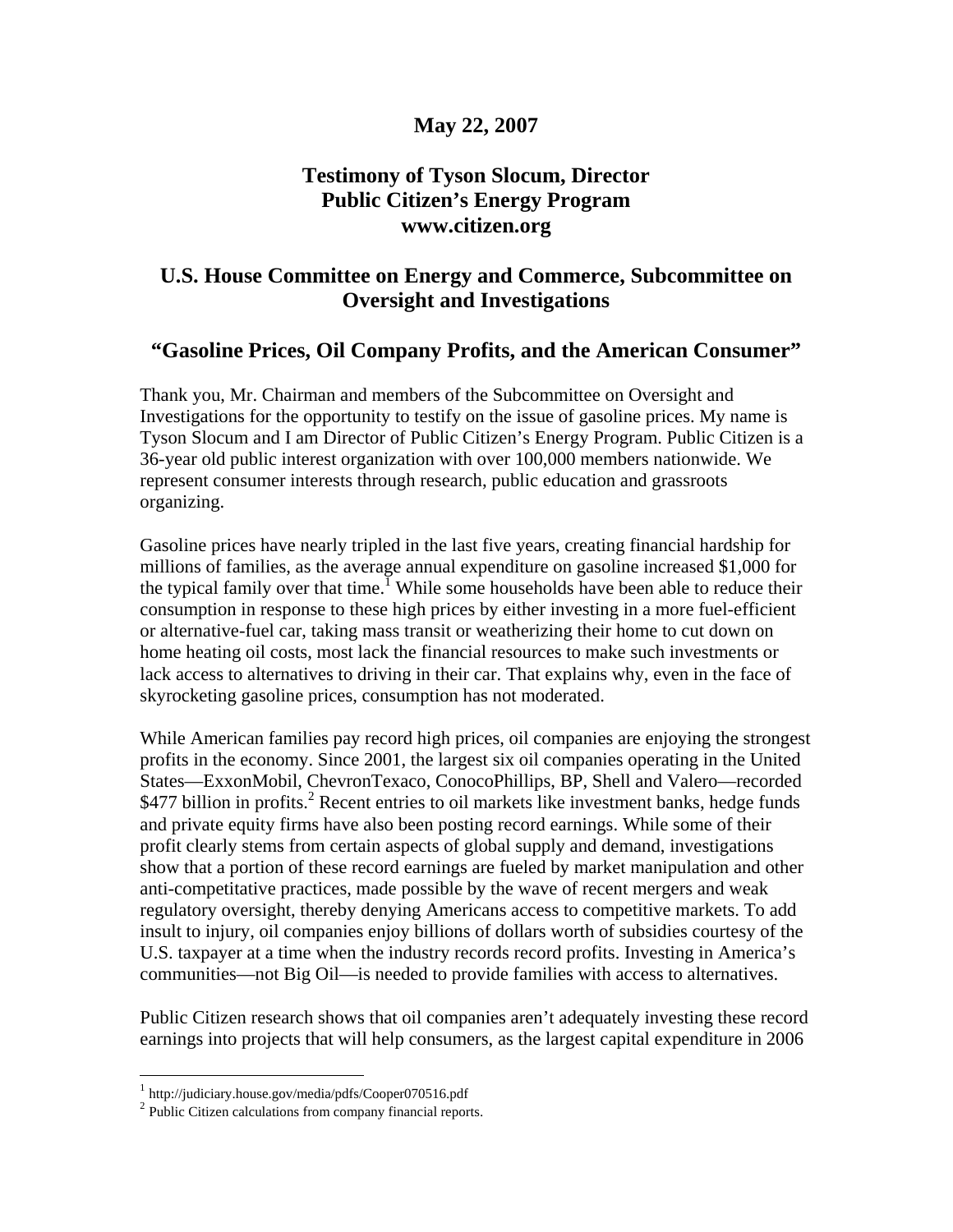was to buy back stock and pay dividends to shareholders. America's addiction to oil is a major source of greenhouse gas emissions that cause global warming. Forty-four percent of America's world-leading carbon dioxide emissions are from the burning of petroleum products.3 Until the oil industry takes the lead on prioritizing investments to curb America's addiction, Congress should take steps to revoke oil company subsidies or impose a windfall profits tax to finance sustainable energy solutions.

In addition, energy trading markets, where futures prices of oil and gasoline are set, were recently deregulated, providing new opportunities for oil companies and financial firms to manipulate prices. Investigations show that energy trading firms have not only exploited recently weakened regulatory oversight, but a new trend of energy traders controlling energy infrastructure assets like pipelines and storage facilities provide additional abilities to use "insider" information to help manipulate markets.

Public Citizen has a five point plan for reform:

- Repeal all existing oil company tax breaks, close loopholes allowing oil companies to escape paying adequate royalties and/or implement a windfall profits tax, dedicating the new revenues to financing clean energy, energy efficiency and mass transit.
- Strengthen antitrust laws by empowering the Federal Trade Commission to crack down on unilateral withholding and other anti-competitive actions by oil companies. Re-evaluate recently approved mergers.
- Establish a Strategic Refining Reserve to be financed by a windfall profits tax on oil companies that would complement America's Strategic Petroleum Reserve.
- Re-regulate energy trading exchanges to restore transparency and impose firewalls to stop energy traders from speculating on information gleaned from the companies' affiliates.
- Improve fuel economy standards to reduce gasoline demand.

# **Recent Mergers, Weak Anti-Trust Law Threaten Consumers**

According to the U.S. Government Accountability Office, over 2,600 mergers have been approved in the U.S. petroleum industry since the  $1990s<sup>4</sup>$  In just the last few years, mergers between giant oil companies—such as Exxon and Mobil, Chevron and Texaco, Conoco and Phillips—have resulted in just a few companies controlling a significant amount of America's gasoline, squelching competition. And the mergers continue unabated as the big just keep getting bigger. In August 2005, ChevronTexaco acquired Unocal; ConocoPhillips acquired Burlington Resources in December 2005; and in June 2006, Anadarko Petroleum announced it was simultaneously acquiring Kerr-McGee and Western Gas Resources. ExxonMobil, ChevronTexaco, ConocoPhillips, BP and Shell produce 10 million barrels of oil a day—more than the combined exports of Saudi Arabia and Qatar.

<sup>&</sup>lt;sup>3</sup> Available at www.eia.doe.gov/environment.html

<sup>&</sup>lt;sup>4</sup> Mergers and Other Factors that Affect the U.S. Refining Industry, U.S. Government Accountability Office, July 2004, GAO-04-982T, Page 2, available at www.gao.gov/new.items/d04982t.pdf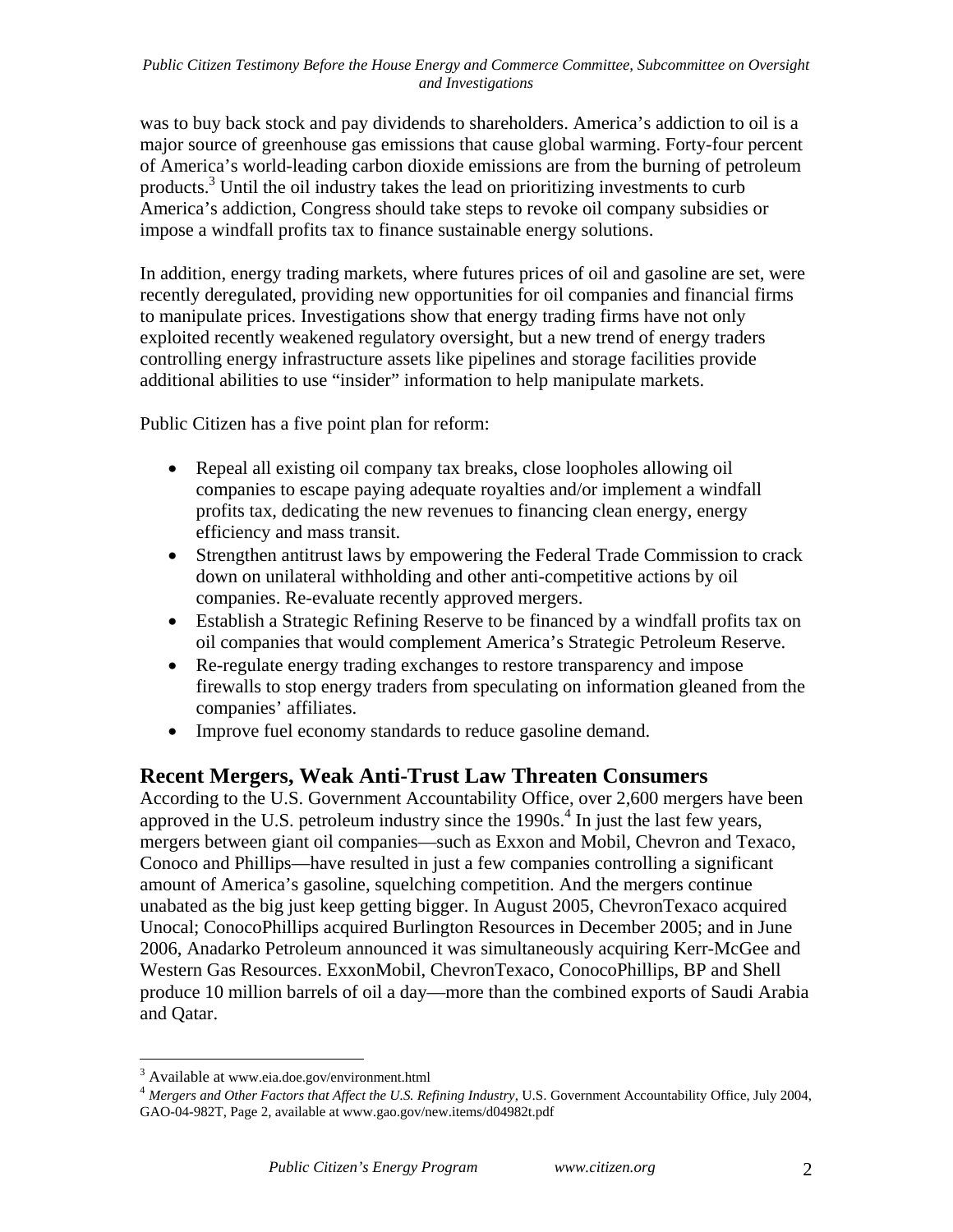Consumers are paying more at the pump than they would if they had access to competitive market*s*, and five oil companies are reaping the largest profits in history. Since 2001, the six largest oil companies operating in America have recorded \$477 billion in profits. While of course America's tremendous appetite for gasoline plays a role, uncompetitive practices by oil corporations are a cause—more so than OPEC or environmental laws—of high gasoline prices around the country.

High prices are having a detrimental impact on the economy and national security. Imported oil represents one-third of America's trade deficit, $\frac{5}{5}$  slows economic growth, adds to inflationary pressures and creates financial hardship for families and businesses.

Motorists are not getting any bang for their buck. While drivers are stuck paying record high prices, oil companies are spending more money buying back their own stock then they are on investing in their ageing infrastructure. The industry leader, ExxonMobil,

| No Bang for Our Buck: ExxonMobil Spends More Buying Its Stock  |      |      |     |           |       |     |  |  |  |  |
|----------------------------------------------------------------|------|------|-----|-----------|-------|-----|--|--|--|--|
| Than on Reinvesting in Its Ageing Infrastructure (\$ billions) |      |      |     |           |       |     |  |  |  |  |
|                                                                |      | 2006 |     | 1st Q '07 |       |     |  |  |  |  |
| <b>Capital &amp; Exploration Expenditures</b>                  | \$   | 17.7 | \$  | 19.9      | \$    | 4.2 |  |  |  |  |
| Upstream, U.S.                                                 |      | 2.1  |     | 2.5       |       | n/a |  |  |  |  |
| Downstream, U.S.                                               |      | 0.8  |     | 0.8       |       | n/a |  |  |  |  |
| % invested in U.S.                                             |      | 16%  |     | 17%       |       | n/a |  |  |  |  |
|                                                                |      |      |     |           |       |     |  |  |  |  |
| <b>Total Profit</b>                                            | \$   | 36.1 | \$  | 39.5      | \$    | 9.3 |  |  |  |  |
| Total Profit Earned in U.S.                                    |      | 10.1 |     | 9.4       |       | 2.0 |  |  |  |  |
| % of Profit Earned in U.S.                                     |      | 28%  | 24% |           | 22%   |     |  |  |  |  |
|                                                                |      |      |     |           |       |     |  |  |  |  |
| Share Buybacks                                                 | \$   | 18.2 | \$  | 29.6      | \$    | 7.0 |  |  |  |  |
| <b>Dividend Payments</b>                                       |      | 7.2  |     | 7.6       |       | 1.8 |  |  |  |  |
| total for Shareholders                                         | \$   | 25.4 | \$  | 37.2      | \$    | 8.8 |  |  |  |  |
|                                                                |      |      |     |           |       |     |  |  |  |  |
| % more spent on shareholders vs                                |      |      |     |           |       |     |  |  |  |  |
| capital investment                                             | +44% |      |     | +87%      | +108% |     |  |  |  |  |

spent \$37.2 billion buying back its stock and paying dividends to its shareholders in 2006, while spending only \$19.9 billion worldwide on its oil exploration and refining capital investment.

In just the last few years, mergers between giant oil companies—such as Exxon and Mobil, Chevron and Texaco, Conoco and Phillips—have resulted in just a few companies controlling a significant amount of America's gasoline, squelching competition. Public Citizen research shows that in 1993, the largest five oil refiners controlled one-third of the American market, while the largest 10 had 55.6 percent. By 2005, as a result of all the mergers, the largest five now control 55 percent of the market, and the largest 10 dominate 81.4 percent (see Appendix 1). This concentration has led to skyrocketing profit margins. As a result of all of these recent mergers, the largest five oil refiners today control as much capacity as the largest 10 did a decade ago.

<sup>&</sup>lt;sup>5</sup> Available at www.bea.gov/bea/di/home/trade.htm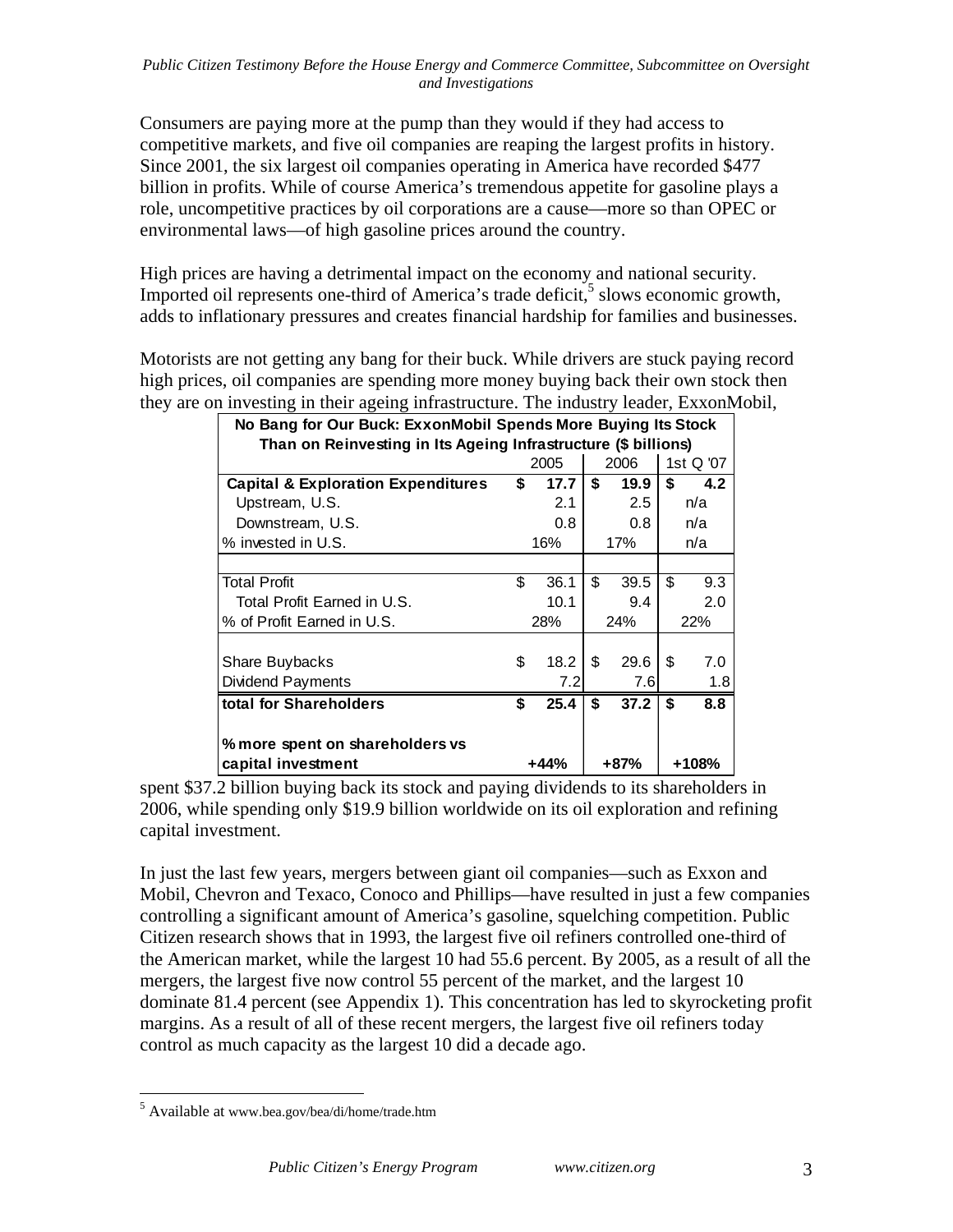The consolidation of downstream assets—particularly refineries—plays a big role in determining the price of a gallon of gas. Recent mergers have resulted in dangerously concentrated levels of ownership over U.S. oil refining. A recent government study revealed that the "source of potential market power in the wholesale gasoline market is at the refining level because the refinery market is imperfectly competitive and refiners essentially control gasoline sales at the wholesale level" and concluded that "mergers and increased market concentration generally led to higher wholesale gasoline prices in the United States."<sup>6</sup>

The industry has plenty of incentive to intentionally keep refining markets tight. ExxonMobil's new CEO told *The Wall Street Journal* that even though American fuel consumption will continue growing for the next decade, his company has no plans to build new refineries:

*Exxon Mobil Corp. says it believes that, by 2030, hybrid gasoline-and-electric cars and light trucks will account for nearly 30% of new-vehicle sales in the U.S.*  and Canada. That surge is part of a broader shift toward fuel efficiency that *Exxon thinks will cause fuel consumption by North American cars and light trucks to peak around 2020—and then start to fall. "For that reason, we wouldn't build a grassroots refinery" in the U.S., Rex Tillerson, Exxon's chairman and chief executive, said in a recent interview. Exxon has continued to expand the capacity of its existing refineries. But building a new refinery from scratch, Exxon believes, would be bad for long-term business.7*

ExxonMobil and other major oil companies are not building new refineries because it is in their financial self interest to keep refining margins as tight as possible, as that translates into bigger profits.

Margins for U.S. oil refiners have been at record highs. In 1999, U.S. oil refiners enjoyed a 18.9 cent margin for every gallon refined from crude oil. By 2005, they posted a 48.8 cent margin for every gallon of gasoline refined, a 158 percent jump.<sup>8</sup> That forced *The Wall Street Journal* to conclude that "the U.S. market is especially lucrative, sometimes earning its refiners \$20 or more

 $\overline{a}$ 

# **We're Not in Kansas Anymore**

In 2005, Wall Street investment bank Goldman Sachs and private equity firm Kelso & Co. bought a 112,000 barrels/day oil refinery in Kansas, demonstrating how major energy traders are now acquiring hard energy assets.

on every barrel of crude oil they refine."<sup>9</sup> Another *Wall Street Journal* article notes:

*On a per-barrel basis, the difference between crude prices and gasoline prices, known as the "crack spread" and considered to be a proxy for refining profit* 

<sup>6</sup> *Mergers and Other Factors that Affect the U.S. Refining Industry*, U.S. Government Accountability Office, July 2004,

<sup>&</sup>lt;sup>7</sup> Jeffrey Ball, "As Gasoline Prices Soar, Americans Resist Major Cuts in Consumption," May 1, 2006.<br><sup>8</sup> Refiner Sales Prices and Refiner Margins for Selected Petroleum Products, 1989-2005, available at www.eia.doe.gov/emeu/aer/pdf/pages/sec5\_53.pdf

<sup>&</sup>lt;sup>9</sup> Steve LeVine and Patrick Barta, "Giant New Oil Refinery in India Shows Forces Roiling Industry," August 29, 2006.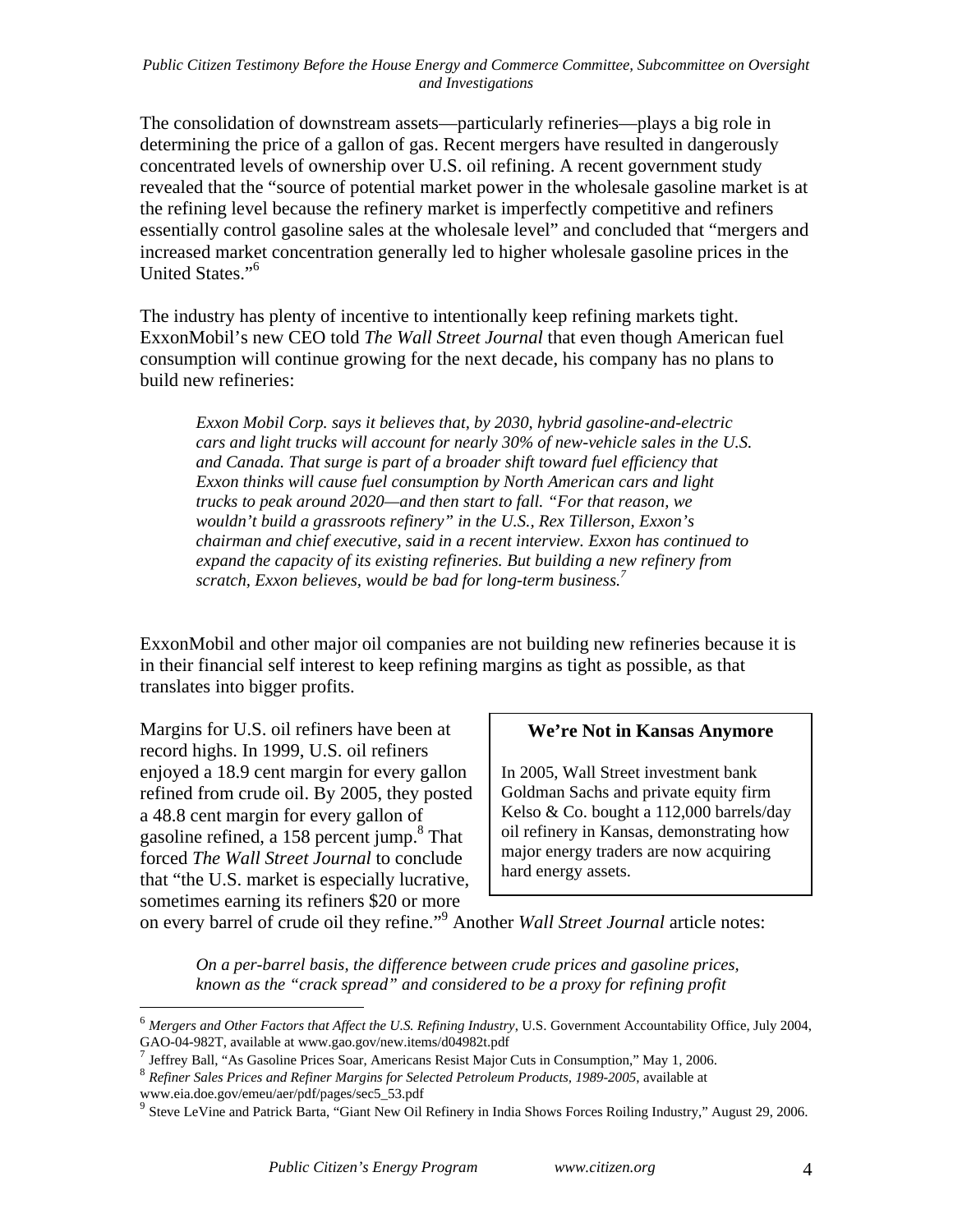*margins, widened to more than \$23 a barrel [in March 2007], the highest level this year and up from this year's low of less than \$5 on Jan. 31. Last year, the spread briefly topped \$26 a barrel in April [2006], and following the devastation Hurricane Katrina of 2005, it ballooned to \$40.87. In recent years, the spread has averaged about \$10 a barrel…rising gasoline prices tend to lift crude prices because they boost refinery margins, leading to a rise in crude-oil demand."10*

Indeed, BP's most recent financial report shows that refining profit margins at their US operations are more than double the margins in other countries. In 2006, BP earned \$9.14 for every barrel they refined in the Midwest, \$12/barrel in the Gulf Coast and \$14.84/barrel on the West Coast. Compare these returns with those at BP's English operations (\$3.92/barrel) and Singapore (\$4.22/barrel).<sup>11</sup>

While major oil companies haven't applied for a permit to build a new refinery, a small start-up has: Arizona Clean Fuels.<sup>12</sup> The company is successfully obtaining the necessary air quality permits to build the facility, which begs the question: if a small company can do it, why can't ExxonMobil, the world's most profitable corporation, do it?

Concentration of refinery markets has been compounded by consolidation in gasoline marketing. Refiners get gasoline to the market by distributing their product through terminals, where jobbers then deliver to retail gas stations. The number of terminals available to jobbers in the U.S. was cut in half from 1982 to 1997, leaving retailers with fewer options if one terminal raises prices.<sup>13</sup>

As a result of this strategy of keeping refining capacity tight, energy traders in New York are pushing the price of gasoline higher, and then trading the price of crude oil up to *follow* gasoline:

*"Last time, Mother Nature intervened in the market [in the form of Hurricane Katrina]," [Larry] Goldstein [president of New York-based Petroleum Industry Research Foundation] said. "This time, prices are being driven by market forces," with gasoline pulling crude and other forms of fuel higher, he says.<sup>14</sup>*

Since gasoline futures are a more localized market than crude oil, it is easier for oil companies, hedge funds and investment banks to manipulate gasoline markets. Now that crude oil trading often follows the gasoline markets, the ability of these traders to exploit America's underregulated futures markets raises concerns that consumers are being pricegouged.

High domestic inventories are not suppressing prices. In April 2006, U.S. commercial inventories of crude oil surpassed 347 million barrels—the highest level since May

<sup>&</sup>lt;sup>10</sup> Masood Farivar, "Crude-Oil Futures Decline as Gasoline Surges," March 17-18, 2007, Page B5.<br><sup>11</sup>www.bp.com/liveassets/bp\_internet/globalbp/STAGING/global\_assets/downloads/B/bp\_fourth\_quarter\_and\_full\_yea  $r_{12}$   $\frac{1}{2}$  www.arizonacleanfuels.com

<sup>&</sup>lt;sup>13</sup> The Petroleum Industry: Mergers, Structural Change and Antitrust Enforcement, Federal Trade Commission, Table 9-1, August 2004, available at www.ftc.gov/os/2004/08/040813mergersinpetrolberpt.pdf

<sup>&</sup>lt;sup>14</sup> Bhushan Bahree, "Oil Prices Show No Sign of Slowing," *The Wall Street Journal*, April 10, 2006.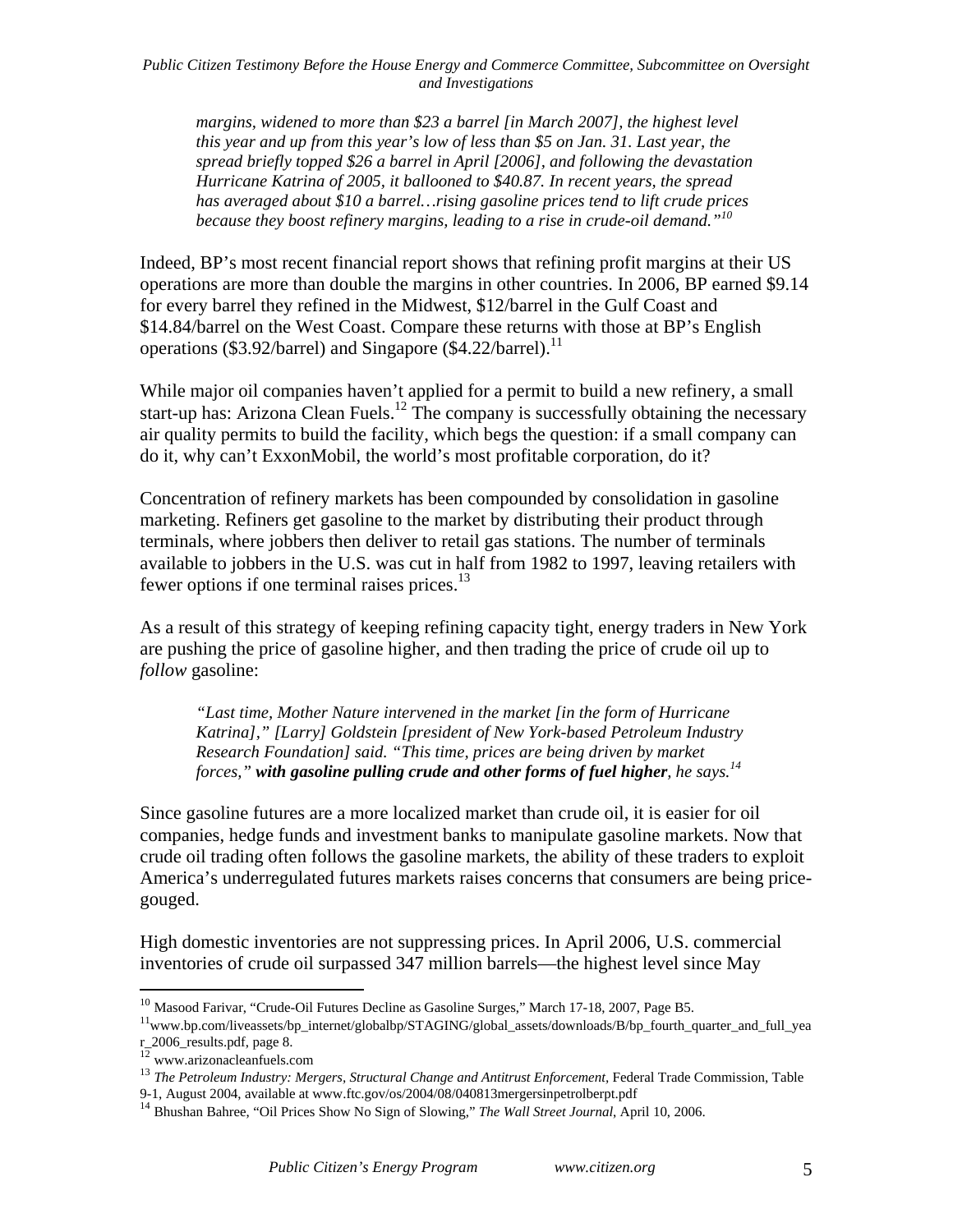1998.15 Current amounts remain at historically high levels, demonstrating that while we have plenty of surplus crude, problems lie with accessing refined products. Consumers are paying a premium not because of problems in crude oil markets, but rather the problems in the refining markets. And the biggest problem in the refining market is the industry lacks financial incentive to expand capacity to create a surplus.

The U.S. Federal Trade Commission found evidence of anti-competitive practices in its March 2001 *Midwest Gasoline Price Investigation*: 16

*An executive of [one] company made clear that he would rather sell less gasoline and earn a higher margin on each gallon sold than sell more gasoline and earn a lower margin. Another employee of this firm raised concerns about oversupplying the market and thereby reducing the high market prices. A decision to limit supply does not violate the antitrust laws, absent some agreement among firms. Firms that withheld or delayed shipping additional supply in the face of a price spike did not violate the antitrust laws. In each instance, the firms chose strategies they thought would maximize their profits.* 

Although federal investigators found ample evidence of oil companies intentionally withholding supplies from the market in the summer of 2000, the government has not taken any action to prevent recurrence. S.2557, introduced by Senator Arlen Specter (R-Penn.), and its House companion HR 5279 introduced by Representative John Conyers, would amend the Clayton Act to make it unlawful oil companies to engage in unilateral withholding.<sup>17</sup> But neither of these bills received a hearing in the  $109<sup>th</sup>$  Congress.

A congressional investigation uncovered internal memos written by major oil companies operating in the U.S. discussing their successful strategies to maximize profits by forcing independent refineries out of business, resulting in tighter refinery capacity. From 1995- 2005, 97 percent of the nearly 929,000 barrels of oil per day of capacity that has been shut down were owned by smaller, independent refiners.<sup>18</sup> Were this capacity to be in operation today, refiners could use it to better meet today's reformulated gasoline blend needs.

# **Taxing Oil Company Profits**

 $\overline{a}$ 

Apologists for record oil company profits argue that the companies need and deserve record windfalls to provide the necessary market incentive to invest more money into increased energy production.

Public Citizen's analysis of oil company profits and their investments show that they are spending unprecedented sums on benefits for their shareholders in the form of stock buybacks and dividend payments and not adequately investing in sustainable energy that is necessary to end America's addiction to oil. Since January 2005, the top five oil companies have spent \$172 billion buying back stock and paying out dividends. In

<sup>15</sup> Available at http://tonto.eia.doe.gov/dnav/pet/hist/mcestus1m.htm

<sup>&</sup>lt;sup>16</sup> "Midwest Gasoline Price Investigation," available at www.ftc.gov/os/2001/03/mwgasrpt.htm <sup>17</sup> Available at www.govtrack.us/data/us/bills.text/109/s/s2557.pdf

<sup>&</sup>lt;sup>18</sup> Energy Information Administration Form EIA-820, *Annual Refinery Report*.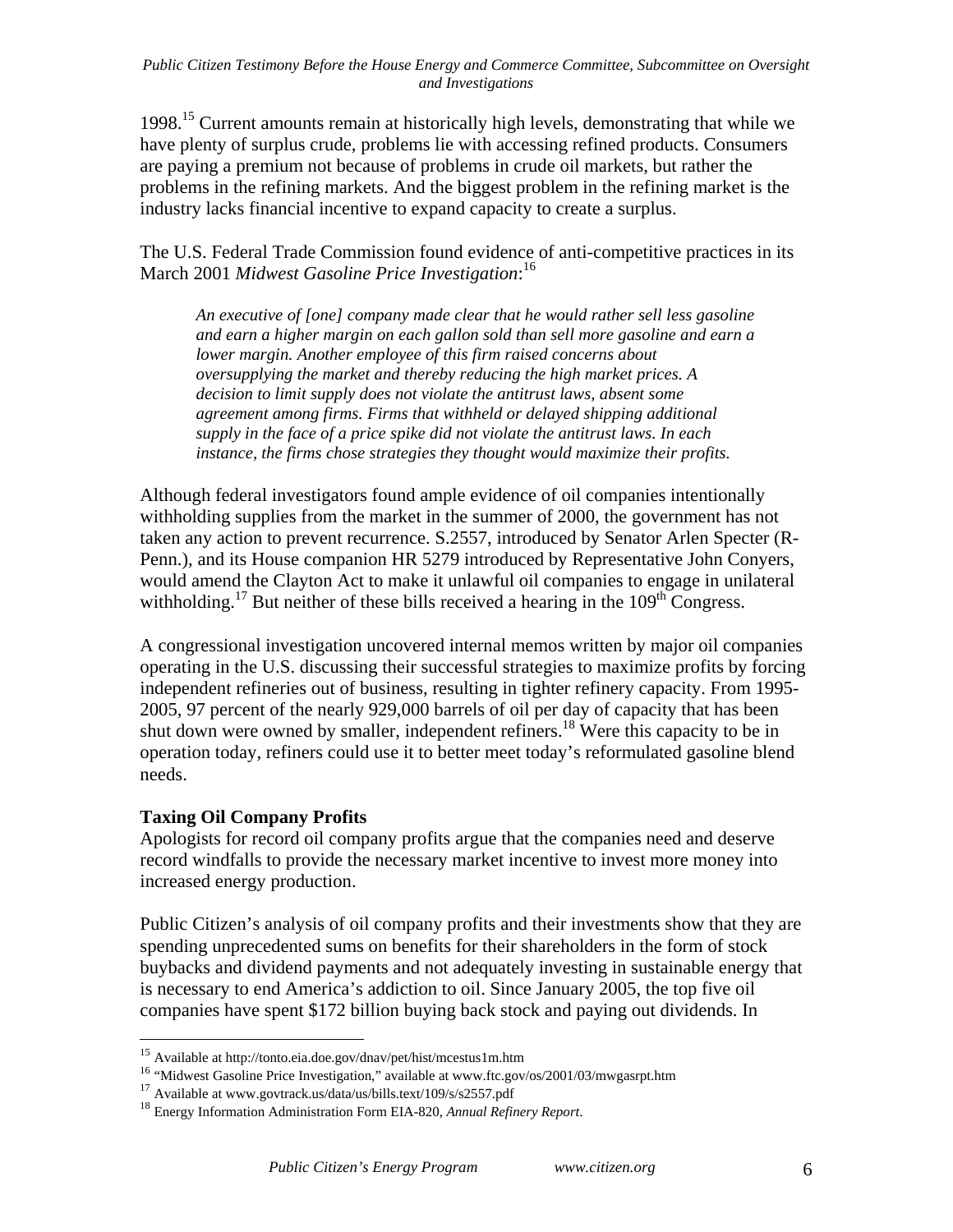addition, they held \$56 billion in cash.<sup>19</sup> This not only represents a huge transfer of wealth from consumers to oil company investors, but shows that oil companies are squandering opportunities to use their record profits to make investments that will end America's addiction to oil.

With nearly \$1 trillion of combined assets tied up in extracting, refining and marketing petroleum and natural gas, the big five oil companies' entire business model is designed to squeeze every last cent of profit out of their monopoly control over fossil fuels. They simply will not make significant investments in anything else until their monopoly control over oil is spent.

| <b>Billions for Investors But Not for Sustainable Energy</b> |                   |                 |    |                                                             |                                  |                |  |  |  |
|--------------------------------------------------------------|-------------------|-----------------|----|-------------------------------------------------------------|----------------------------------|----------------|--|--|--|
|                                                              | Profit Since 2005 |                 |    | Amount Spent on<br>Stock Buybacks &<br>Dividends Since 2005 | Cash on Hand as of<br>April 2007 |                |  |  |  |
| ExxonMobil                                                   | <sup>\$</sup>     | 84,910,000,000  | \$ | 62,600,000,000                                              | \$                               | 29,994,000,000 |  |  |  |
| Shell                                                        |                   | 57,985,000,000  | \$ | 34,943,000,000                                              | \$                               | 11,184,000,000 |  |  |  |
| <b>BP</b>                                                    |                   | 46,910,000,000  | \$ | 47,088,000,000                                              | \$                               | 1,956,000,000  |  |  |  |
| ChevronTexaco                                                | S                 | 35,937,000,000  | \$ | 18,516,000,000                                              | \$                               | 11,800,000,000 |  |  |  |
| <b>ConocoPhillips</b>                                        | \$                | 33,440,000,000  | \$ | 8,422,000,000                                               | \$                               | 860,000,000    |  |  |  |
| Total                                                        | \$                | 259,182,000,000 | \$ | 171,569,000,000                                             | \$                               | 55,794,000,000 |  |  |  |

And this monopoly control translates into unprecedented profits. When communicating to the general public and lawmakers, oil companies downplay these record earnings by calculating profits differently than they do when they speak to Wall Street and shareholders. Conversing with lawmakers and the general public, the oil industry highlights the small profit margins (typically around 8 to 10 percent) that measuring net income as a share of total revenues produces.

But that's not the calculation ExxonMobil and other energy companies use when talking to investors and Wall Street. For example, here's an excerpt from the company's 2005 annual report: "ExxonMobil believes that return on average capital employed (ROCE) is the most relevant metric for measuring financial performance in a capital-intensive business such as" petroleum.<sup>20</sup>

ExxonMobil's 2006 earning report shows that that the company's global operations enjoyed a 32 percent rate of return on average capital employed. And the company's rate of profit in the U.S. was even higher: domestic drilling provided a 37 percent rate of return on average capital employed, while domestic refining returned 66 percent. ChevronTexaco has posted record returns as well, reporting a 23 percent rate of return on average capital employed in 2006—the median return on capital employed for Chevron over the last 18 years was only 8.6 percent.

<sup>&</sup>lt;sup>19</sup> Public Citizen calculations from company financial reports.<br><sup>20</sup> Available at www.exxonmobil.com/corporate/files/corporate/sar\_2005.pdf, page 19.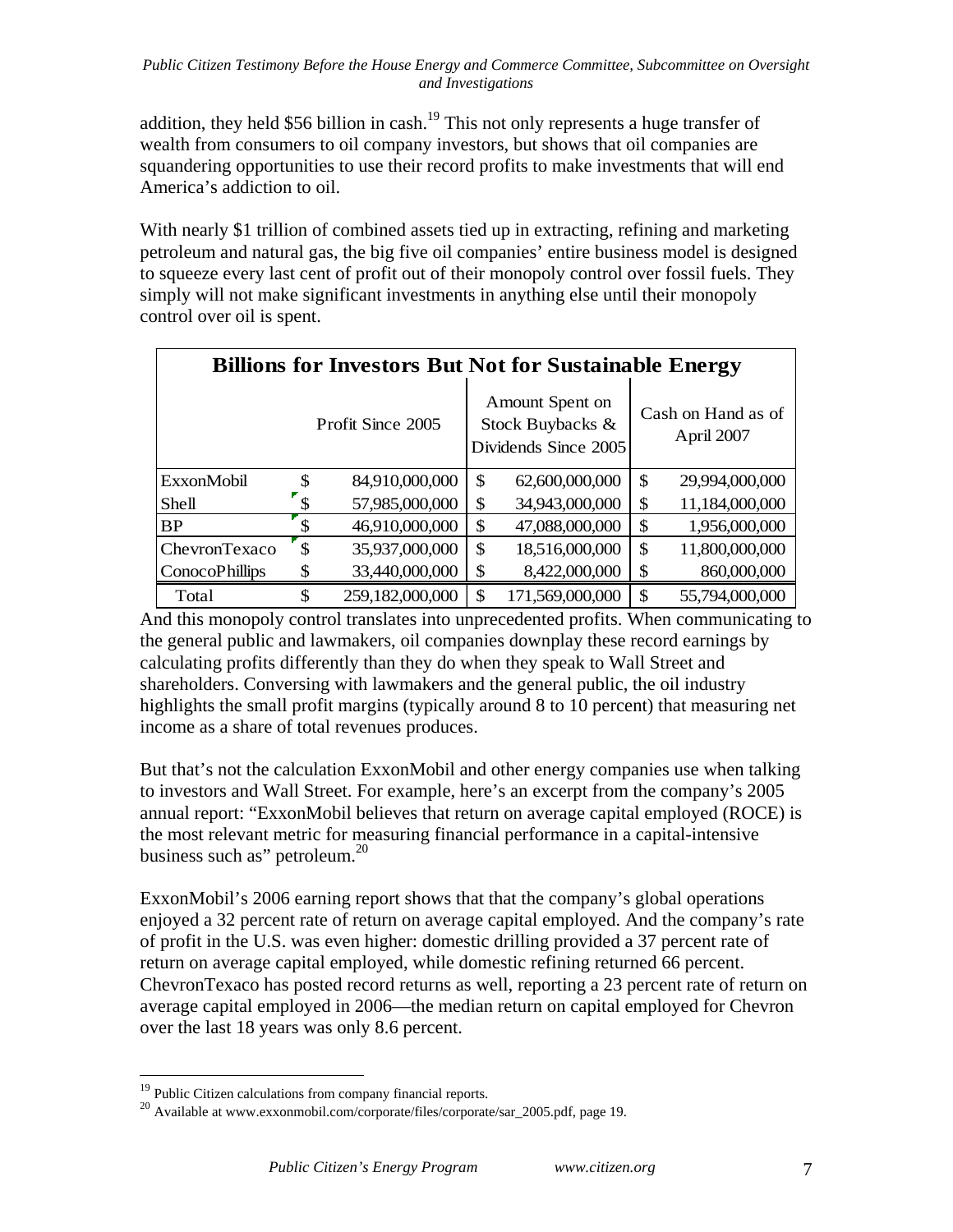It isn't just oil producing nations like Saudi Arabia that get rich when the price of a barrel of oil exceeds \$60—major oil producing corporations get rich, too. On average, it costs an oil company like ExxonMobil about \$20 to extract a barrel of oil from the ground, while they sell that barrel to American consumers at the market price of \$60/barrel. Indeed, a Merrill Lynch analyst estimated that "ConocoPhillip's overall 'finding and developing' costs last year were \$18 a barrel, including barrels obtained through acquisitions."<sup>21</sup>

With oil companies failing to take action to protect America's middle- and low-income families from the high energy prices that fuel their profits, oil industry subsidies should be repealed with the proceeds invested in renewables, alternative fuels, energy efficiency and mass transit. Indeed, HR 6, which passed the House on January 18, 2007 repeals \$14 billion in oil company subsidies over the next decade and dedicates the money to a new "Strategic Energy Efficiency and Renewables Reserve."<sup>22</sup> A windfall profits tax could be modeled on HR 2070, introduced in the  $109<sup>th</sup>$  Congress.<sup>23</sup>

Naysayers argue that increasing taxes on oil companies or enacting a Windfall Profits Tax didn't work the last time it was tried. The Windfall Profits Tax of 1980-88 was ineffective not because of the tax itself, but because oil prices fell shortly after enactment of the tax due to global events unrelated to U.S. tax policy. Congress enacted the Windfall Profits Tax in 1980 after U.S. oil company profits surged following the Iranian Revolution and the resulting Iran-Iraq war, which caused oil prices to increase from \$14/barrel in 1979 to \$35/barrel by January 1981. But after 1981, crude oil prices steadily decreased until completely bottoming out in 1986-87 as demand slackened and as other oil producing countries increased their output. As the value of the commodity subject to tax fell, the effectiveness of the tax was diminished.

But that was then. *The Wall Street Journal* recently concluded that "a crash looks unlikely now, both because supplies remain tight and because of the large volumes of money that investors are pouring into oil markets."<sup>24</sup>

In addition to a Windfall Profits Tax, Congress needs to reform the royalty system imposed on companies drilling for oil and natural gas on public land. One-third of the oil and natural gas produced in the United States comes from land owned by the taxpayers, but royalty payments by oil companies have not been keeping up with the explosion in energy prices and profits enjoyed by the industry. A recent Inspector General audit of the U.S. Department of the Interior's Minerals Management Service concludes that oil companies are pumping oil from federal land without paying adequate royalties to taxpayers for the privilege. The report cites widespread cronyism, ethical breaches, decimated auditing staff and overreliance on information provided by Big Oil as culprits in the oil industry giveaway.<sup>25</sup> Meanwhile the Justice Department unexpectedly

<sup>21</sup> Russell Gold, "Big Oil's Earnings Gusher Starts to Slow," *The Wall Street Journal*, January 25, 2007, Page A2.

<sup>22&</sup>lt;br>
<sup>22</sup> For more information see www.citizen.org/pressroom/release.cfm?ID=2362<br>
<sup>23</sup> www.govtrack.us/data/us/bills.text/109/h/h2070.pdf

<sup>&</sup>lt;sup>24</sup> Bhushan Bahree, "Oil Settles Above \$70 a Barrel, Despite Inventories at 8-year High," April 18, 2006.

<sup>25</sup> "Minerals Management Service's Compliance Review Process," December 2006, available at www.doioig.gov/upload/2007-G-00011.pdf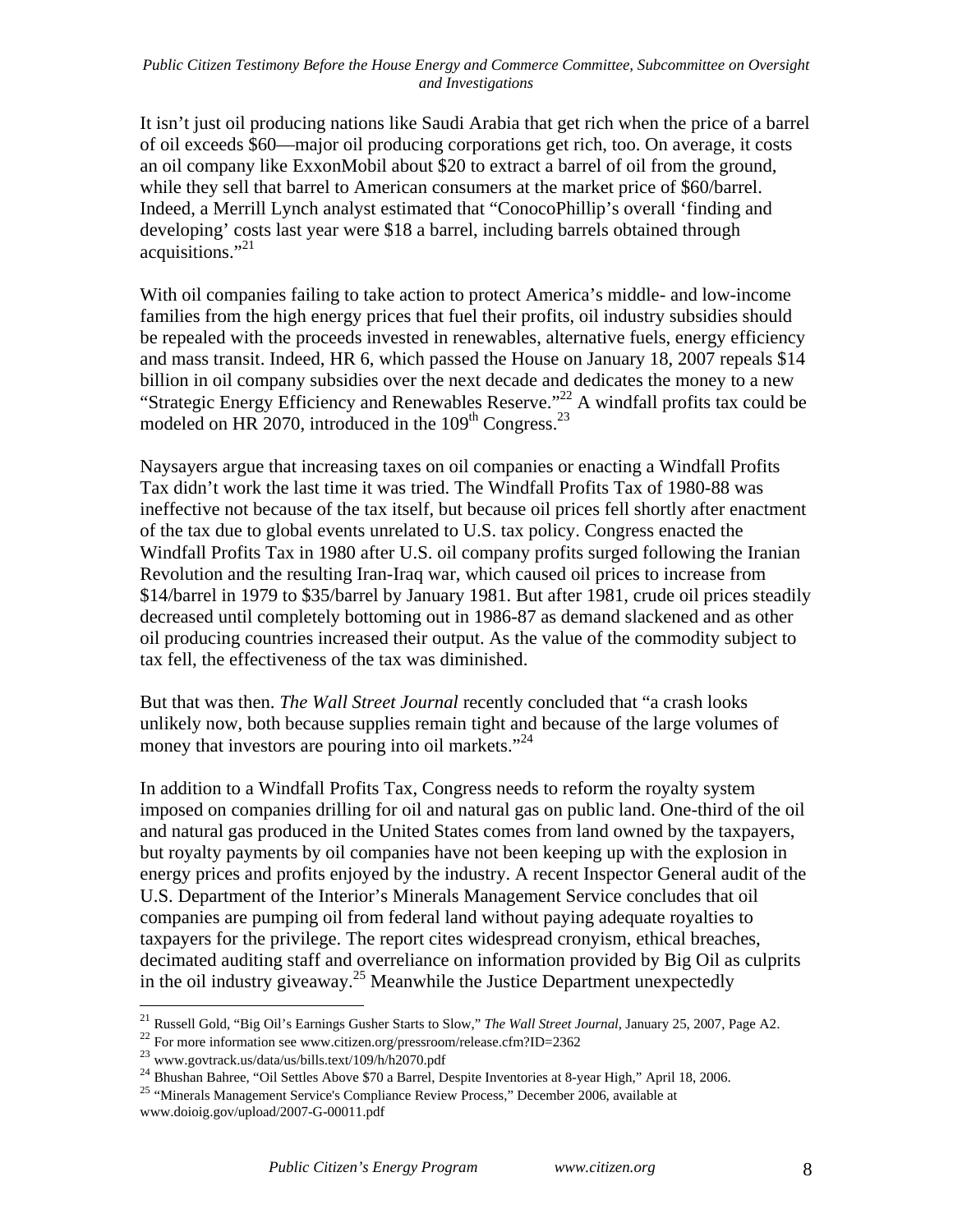announced the welcome news that it has initiated criminal investigations into the Interior Department's oversight of oil companies.<sup>26</sup> Taxpayers must be fairly compensated for allowing oil companies the privilege of extracting resources from federally-owned land.

Public Citizen also recommends repealing all federal subsidies currently enjoyed by the oil industry and transferring those expenditures to renewable energy, energy efficiency and mass transit. Public Citizen estimates that the oil industry receives 65 percent of all federal government energy tax breaks and government spending programs, estimated at as much as \$8 billion annually, including: $^{27}$ 

- Excess of percentage over cost depletion.
- Credit for enhanced oil recovery costs.
- Expensing of exploration and development costs.
- Exception from passive loss limitation for working interests in oil and gas properties.
- Last in, first out accounting for vertically integrated oil companies.
- "Geological and geophysical" costs from Section 1329 of EPACT 2005.
- Oil refinery expensing from Section 1323 of EPACT 2005.
- Deductions for foreign taxes.
- Manufacturing tax deduction from Section 102 of HR 4520 passed in 2004.
- Various Department of Energy spending programs, including the Ultra-Deepwater drilling subsidy in Title IX, Subtitle J of EPACT 2005.

Other countries often feature higher gas prices than the U.S., but that is because they impose higher taxes on gasoline than we do. For example, the average federal, state and local gas taxes in the United States are 39 cents/gallon, compared to \$2.06/gallon in Japan, \$3.77/gallon in France; \$4.12/gallon in Germany; and \$4.33/gallon in the United Kingdom.<sup>28</sup> These high taxes are not only a disincentive to drive, but generate the revenue the countries need to help subsidize mass transit and other sustainable energy investments to actively provide citizens with alternatives to driving.

# **FTC Not Adequately Protecting Consumers**

 $\overline{a}$ 

The Federal Trade Commission has contributed to the problem by allowing too many mergers and taking a stance too permissive to anti-competitive practices, as evidenced by the conclusions in its most recent investigation, for example, finding evidence of pricegouging by oil companies but explaining it away as profit maximization strategies and opposing federal price-gouging statutes.<sup>29</sup> This stands in stark contrast to the May 2004 conclusions reached by a U.S. Government Accountability Office report $^{30}$  which found

<sup>26</sup> Edmund L. Andrews, "Criminal Inquiries Look at U.S. Oil-Gas Unit," *The New York Times*, December 15, 2006.

<sup>27</sup> Based on data contained in *Inventory of Major Federal Energy Programs and Status of Policy Recommendations*, The U.S. Government Accountability Office, GAO-05-379, June 2005, www.gao.gov/new.items/d05379.pdf  $^{28}$  www.fhwa.dot.gov/ohim/mmfr/sep06/mftrates.htm

<sup>&</sup>lt;sup>29</sup> "Investigation of Gasoline Price Manipulation and Post-Katrina Gasoline Price Increases," available at www.ftc.gov/reports/060518PublicGasolinePricesInvestigationReportFinal.pdf

<sup>&</sup>lt;sup>30</sup> Effects of Mergers and Market Concentration in the U.S. Petroleum Industry, GAO-04-96, available at www.gao.gov/new.items/d0496.pdf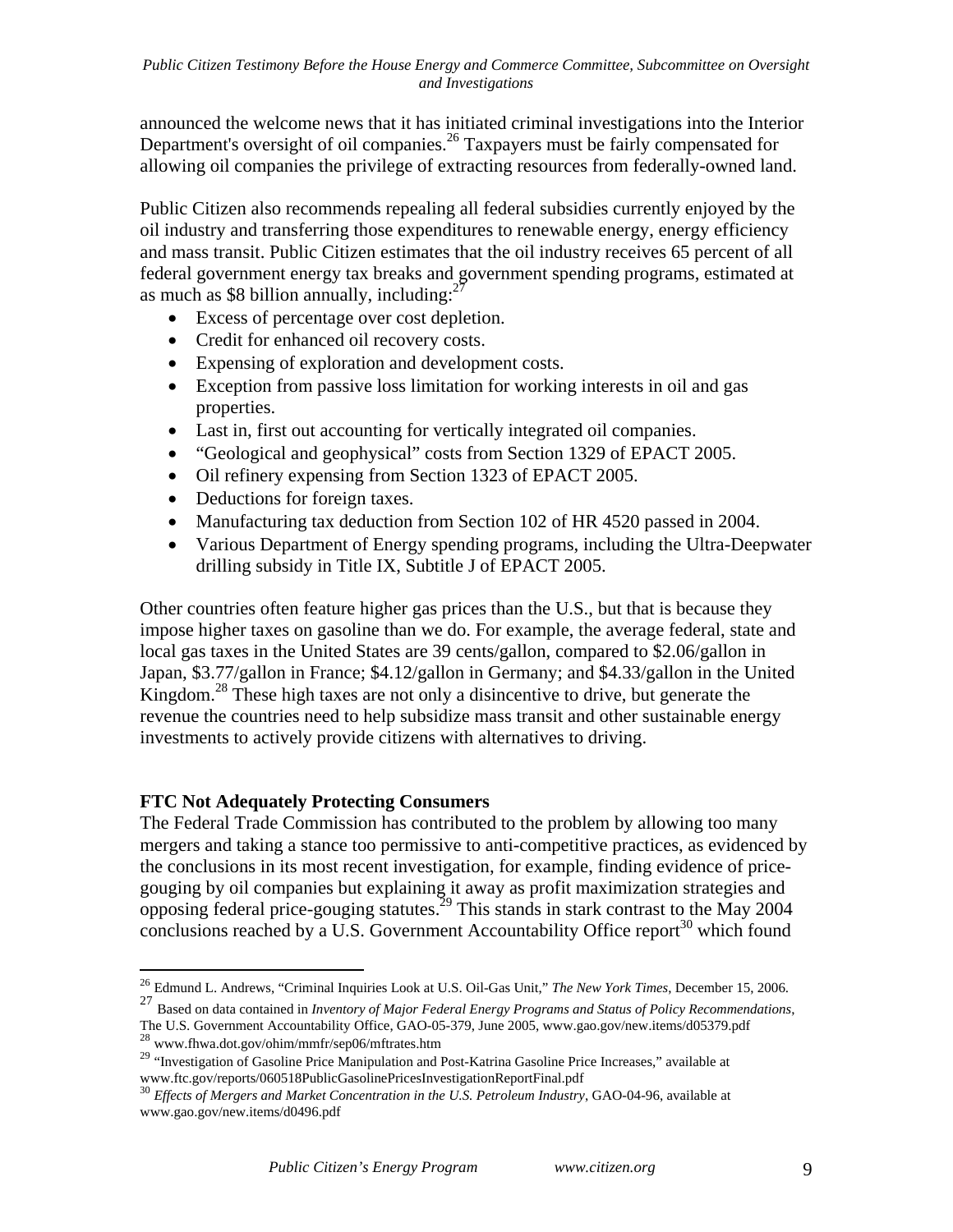that recent mergers in the oil industry have directly led to higher prices. It is important to note that this GAO report severely *underestimates* the impact mergers have on prices because their price analysis *stops* in 2000—before the mergers that created ChevronTexaco-Unocal, ConocoPhillips-Burlington Resources, and Valero-Ultramar/Diamond Shamrock-Premcor.

The FTC consistently allows refining capacity to be controlled by fewer hands, allowing companies to keep most of their refining assets when they merge, as a recent overview of FTC-approved mergers demonstrates.

The major condition demanded by the FTC for approval of the August 2002 ConocoPhillips merger was that the company had to sell two of its refineries representing less than four percent of its capacity. Phillips was required only to sell a Utah refinery, and Conoco had to sell a Colorado refinery. But even with this forced sale, ConocoPhillips remains the largest domestic refiner, controlling refineries with capacity of more than 2.2 million barrels of oil per day, or 13 percent of America's entire capacity. And the FTC allowed ConocoPhillips to purchase Premcor's 300,000 barrels/day Illinois refinery in 2004.

As a condition of the 1999 merger creating ExxonMobil, Exxon had to sell some of its gas retail stations in the Northeast U.S. and a single oil refinery in California. Valero Energy, the nation's fifth largest owner of oil refineries, purchased these assets. The inadequacy of the forced divestiture mandated by the FTC was compounded by the fact that the assets were simply transferred to another large oil company, ensuring that the consolidation of the largest companies remained high.

The sale of the Golden Eagle refinery was ordered by the FTC as a condition of Valero's purchase of Ultramar Diamond Shamrock in 2001. Just as with ExxonMobil and ChevronTexaco, Valero sold the refinery, along with 70 retail gas stations, to another large company, Tesoro. But while the FTC forced Valero to sell one of its four California refineries, the agency allowed the company to purchase Orion Refining's only refinery in July 2003, and then approved Valero's purchase of the U.S. oil refinery company Premcor. This acquisition of Orion's Louisiana refinery and Premcor defeats the original intent of the FTC's order for Valero to divest one of its California refineries.

In response to the Carlyle/Riverstone 2006 acquisition of Kinder Morgan, the FTC only required that Carlyle/Riverstone's investment in Magellan be changed to *passive*. The FTC required no firewalls or other restrictions between Goldman Sachs' energy trading affiliate (J. Aron) and the Kinder Morgan affiliate. $31$ 

# **Rule of Reason versus Per Se Antitrust Analysis**

1

A recent Supreme Court decision continued an unfortunate trend of relying on the *rule of reason* rather than a *per se* analysis of alleged anticompetitive conduct. *Per se* offenses are those that are, on their face, illegal, with no economic justification. All *per se*

 $31$  "FTC Challenges Acquisition of Interests in Kinder Morgan, Inc. by The Carlyle Group and Riverstone Holdings," available at www.ftc.gov/opa/2007/01/kindermorgan.htm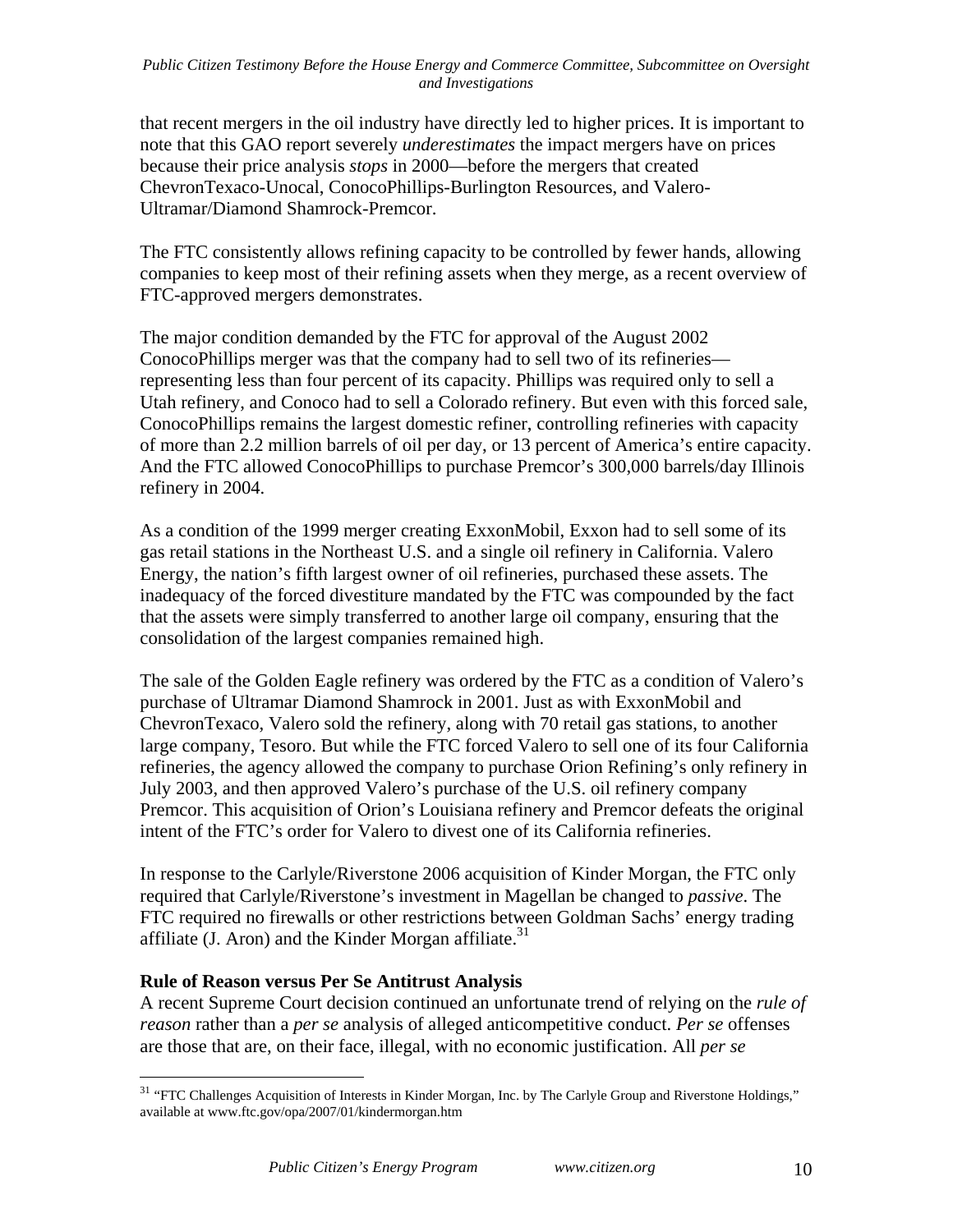offences are violations of section 1 of the Sherman Act. As the Supreme Court has argued:

*…there are certain agreements or practices which because of their pernicious effect on competition and lack of any redeeming virtue are conclusively presumed to be unreasonable and therefore illegal without elaborate inquiry as to the precise harm they have caused or the business excuse for their use.*<sup>32</sup>

Examples of *per se* antitrust violations include: horizontal and vertical price fixing, bid rigging, territorial allocation and tying arrangements.

A *rule of reason* standard, on the other hand, is one where the activity is judged in context and the reasonableness is considered. Therefore, an action that otherwise would be unlawful could be judged to be in compliance with the Sherman Act if the conduct surrounding the unlawful activity is deemed to justify it.

Clearly then, courts that favor a *rule of reason* standard over *per se* condone otherwise uncompetitive actions. Such is the case in *Texaco* v. *Dagher*, where the Supreme Court ruled in February 2006 that a joint venture Equilon between two competitors, Shell and Texaco, that resulted in the companies unilaterally setting prices that the venture charged customers.33 As an amicus brief filed by the American Antitrust Institute explained:

*Evidence suggests that Shell and Texaco officials had deliberately refrained from discussing brand pricing prior to the formation of the venture "because of antitrust concerns." Of greatest significance, Respondents offered evidence that Equilon sharply raised the price of its gasoline, at a time when crude oil prices were stable or declining…Shell and Texaco were not seeking to create a more efficient competitor in a competitive marketplace, but to profit by lessening competition between the two former rivals."*<sup>34</sup>

But because the Court relied on a *rule of reason* analysis, this anti-competitive practice was deemed to be in compliance with the Sherman Act.

# **Energy Trading Abuses Require Stronger Oversight**

Two regulatory lapses are enabling anti-competitive practices in energy trading markets where prices of energy are set. First, oil companies, investment banks and hedge funds are exploiting recently deregulated energy trading markets to manipulate energy prices. Second, energy traders are speculating on information gleaned from their own company's energy infrastructure affiliates, a type of legal "insider trading." These regulatory loopholes were born of inappropriate contacts between public officials and powerful energy companies and have resulted in more volatile and higher prices for consumers.

<sup>32</sup> *Northern Pacific Railroad Co.* v. *United States*, 356 US 1, 5 (1957)

<sup>&</sup>lt;sup>33</sup> Available at www.supremecourtus.gov/opinions/05pdf/04-805.pdf<br><sup>34</sup> At 3, 6, available at www.antitrustinstitute.org/archives/files/465.pdf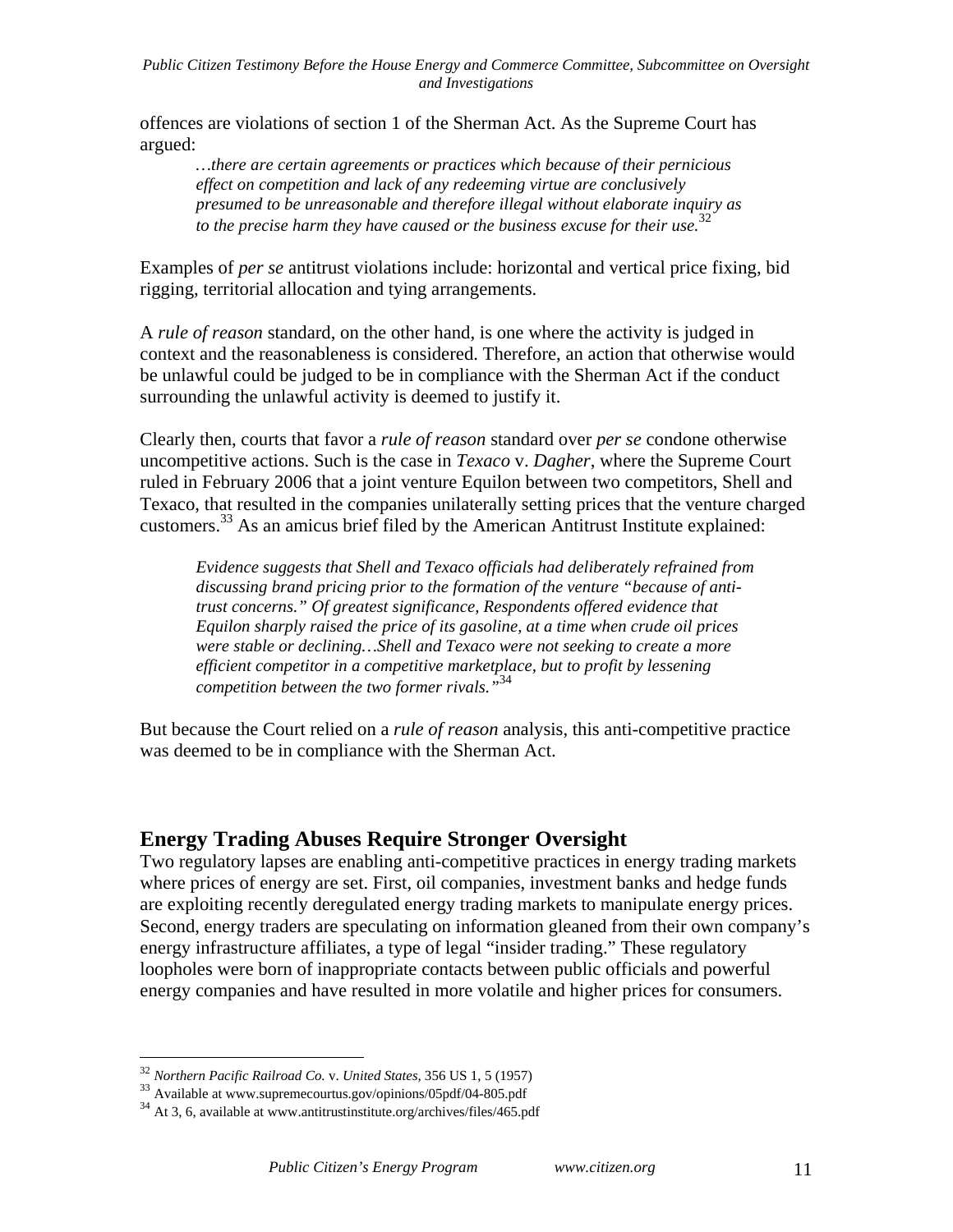Contrary to some public opinion, oil prices are not set by the Organization of Petroleum Exporting Countries (OPEC); rather, they are determined by the actions of energy traders in markets. Historically, most crude oil has been purchased through either fixed-term contracts or on the "spot" market. There have been long-standing futures markets for crude oil, led by the New York Mercantile Exchange (NYMEX) and London's International Petroleum Exchange (which was acquired in 2001 by an Atlanta-based unregulated electronic exchange, ICE). NYMEX is a floor exchange regulated by the U.S Commodity Futures Trading Commission (CFTC). The futures market has historically served to hedge risks against price volatility and for price discovery. Only a tiny fraction of futures trades result in the physical delivery of crude oil.

The CFTC enforces the Commodity Exchange Act, which gives the Commission authority to investigate and prosecute market manipulation.35 But after a series of deregulation moves by the CFTC and Congress, the futures markets have been increasingly driven by the unregulated over-the-counter (OTC) market over the last few years. These electronic OTC markets have been serving more as pure speculative markets, rather than traditional volatility hedging or price discovery. And, importantly, this new speculative activity is occurring outside the regulatory jurisdiction of the CFTC.

Energy trading markets were deregulated in two steps. First, in response to a petition by nine energy and financial companies, led by  $\text{Enron}^{36}$ , on November 16, 1992, then-CFTC Chairwoman Wendy Gramm supported a rule change—later known as Rule 35 exempting certain energy trading contracts from the requirement that they be traded on a regulated exchange like NYMEX, thereby allowing companies like Enron and Goldman Sachs to begin trading energy futures between themselves outside regulated exchanges. Importantly, the new rule also exempted energy contracts from the anti-fraud provisions of the Commodity Exchange Act.37 At the same time, Gramm initiated a proposed order granting a similar exemption to large commercial participants in various energy contracts that was later approved in April  $2003$ <sup>38</sup>

Enron had close ties to Wendy Gramm's husband, then-Texas Senator Phil Gramm. Of the nine companies writing letters of support for the rule change, Enron made by far the largest contributions to Phil Gramm's campaign fund at that time, giving \$34,100.<sup>39</sup>

Wendy Gramm's decision was controversial. Then- chairman of a House Agriculture subcommittee with jurisdiction over the CFTC, Rep. Glen English, protested that Wendy Gramm's action prevented the CFTC from intervening in basic energy futures contracts disputes, even in cases of fraud, noting that that "in my 18 years in Congress [Gramm's motion to deregulate] is the most irresponsible decision I have come across." Sheila Bair, the CFTC commissioner casting the lone dissenting vote, argued that deregulation of

<sup>&</sup>lt;sup>35</sup> 7 USC §§ 9, 13b and 13(a)(2).<br><sup>36</sup> The other eight companies were: BP, Coastal Corp (now El Paso Corp.) Conoco and Phillips (now ConocoPhillips), Goldman Sachs' J. Aron & Co, Koch Industries, Mobil (now ExxonMobil) and Phibro Energy (now a subsidiary of

CitiGroup).<br><sup>37</sup> 17 CFR Ch. 1, available at www.access.gpo.gov/nara/cfr/waisidx\_06/17cfr35\_06.html

<sup>&</sup>lt;sup>38</sup> "Exemption for Certain Contracts Involving Energy Products," 58 Fed. Reg. 6250 (1993).

<sup>&</sup>lt;sup>39</sup> Charles Lewis, "The Buying of the President 1996," pg 153. The Center for Public Integrity.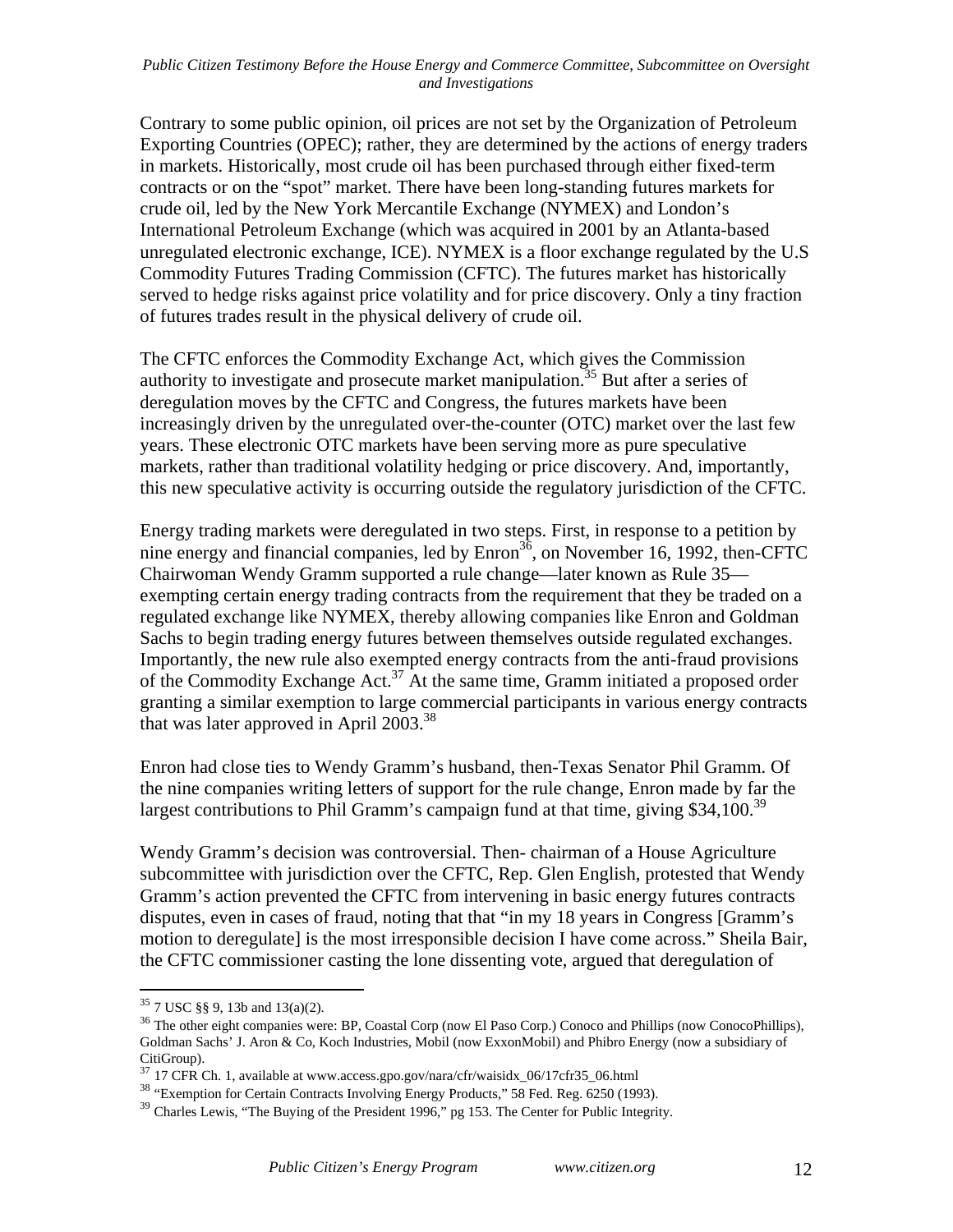energy futures contracts "sets a dangerous precedent."<sup>40</sup> A U.S. General Accounting Office report issued a year later urged Congress to increase regulatory oversight over derivative contracts,<sup>41</sup> and a congressional inquiry found that CFTC staff analysts and economists believed Gramm's hasty move prevented adequate policy review.<sup>42</sup>

Five weeks after pushing through the "Enron loophole," Wendy Gramm was asked by Kenneth Lay to serve on Enron's Board of Directors. When asked to comment about Gramm's nearly immediate retention by Enron, Lay called it "convoluted" to question the propriety of naming her to the board. $43$ 

Congress followed Wendy Gramm's lead in deregulating energy trading *contracts* and moved to deregulate energy trading *exchanges* by exempting electronic exchanges, like those quickly set up by Enron, from regulatory oversight (as opposed to a traditional trading floor like NYMEX that remained regulated). Congress took this action during last-minute legislative maneuvering on behalf of Enron by former Texas GOP Senator Phil Gramm in the lame-duck Congress two days after the Supreme Court ruled in *Bush v*  Gore, buried in 712 pages of unrelated legislation.<sup>44</sup> As Public Citizen pointed out back in 2001, $45$  this law deregulated OTC derivatives energy trading by "exempting" them from the Commodity Exchange Act, removing anti-fraud and anti-manipulation regulation over these derivatives markets and exempting "electronic" exchanges from CFTC regulatory oversight.

This deregulation law was passed against the explicit recommendations of a multi-agency review of derivatives markets. The November 1999 release of a report by the President's Working Group on Financial Markets—a multi-agency policy group with permanent standing composed at the time of Lawrence Summers, Secretary of the Treasury; Alan Greenspan, Chairman of the Federal Reserve; Arthur Levitt, Chairman of the Securities and Exchange Commission; and William Rainer, Chairman of the CFTC—concluded that energy trading must not be deregulated. The Group reasoned that "due to the characteristics of markets for nonfinancial commodities with finite supplies … the Working Group is unanimously recommending that the [regulatory] exclusion not be extended to agreements involving such commodities."<sup>46</sup> In its 1999 lobbying disclosure form, Enron indicated that the "President's Working Group" was among its lobbying targets.47

<sup>40</sup> "Derivatives Trading Forward-Contract Fraud Exemption May be Reversed," *Inside FERC's Gas Market Report*, May 7, 1993.

<sup>&</sup>lt;sup>41</sup> "Financial Derivatives: Actions Needed to Protect the Financial System," GGD-94-133, May 18, 1994, available at http://archive.gao.gov/t2pbat3/151647.pdf

<sup>42</sup> Brent Walth and Jim Barnett, "A Web of Influence," *Portland Oregonian*, December 8, 1996.

<sup>&</sup>lt;sup>43</sup> Jerry Knight, "Energy Firm Finds Ally, Director, in CFTC Ex-Chief," *Washington Post*, April 17, 1993.<br><sup>44</sup> HR 5660, an amendment to H.R.4577, which became Appendix E of P.L.106-554 available at http://frwebgate.acces

<sup>&</sup>lt;sup>45</sup> Blind Faith: How Deregulation and Enron's Influence Over Government Looted Billions from Americans, available

at www.citizen.org/documents/Blind\_Faith.pdf<br>
<sup>46</sup> "Over-the-Counter Derivatives Markets and the Commodity Exchange Act," *Report of The President's*<br> *Working Group on Financial Markets*, pg. 16. www.ustreas.gov/press/rel

<sup>&</sup>lt;sup>47</sup> Senate Office of Public Records Lobbying Disclosure Database, available at http://sopr.senate.gov/cgiwin/opr\_gifviewer.exe?/1999/01/000/309/000309331|30, page 7.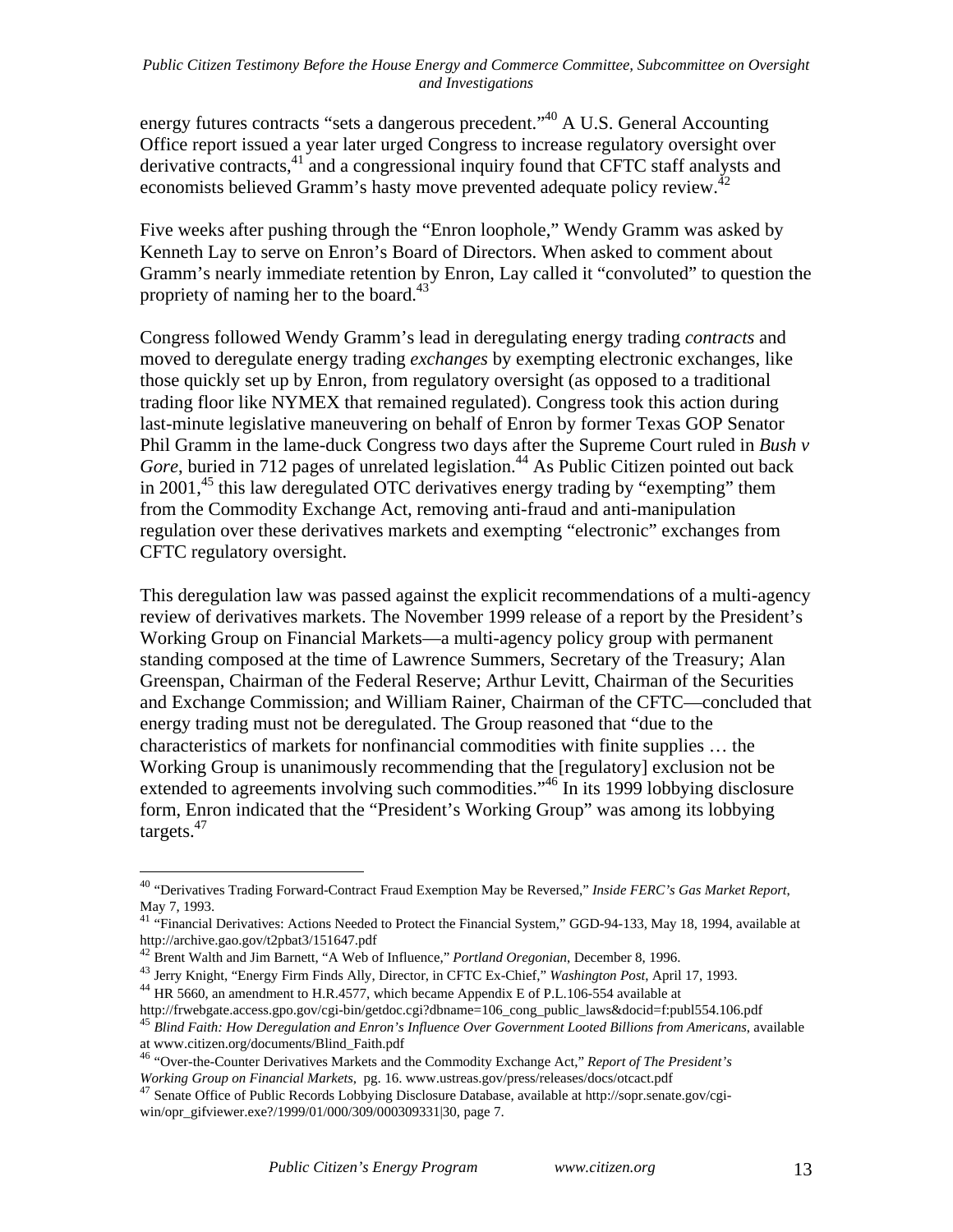As a result of the Commodity Futures Modernization Act, trading in lightly-regulated exchanges like NYMEX is declining as more capital flees to the completely unregulated OTC markets, such as those run by the IntercontinentalExchange (ICE). Trading on the ICE has skyrocketed, with the 93 million contracts traded in 2006 representing a 120 percent increase from 2005, and the 12.6 million contracts traded in January 2007 a 166 percent increase from a year earlier.<sup>48</sup> This explosion in unregulated trading volume means that more trading is done behind closed doors out of reach of federal regulators, increasing the chances of oil companies and financial firms to engage in anti-competitive practices.

The founding members of ICE include Goldman Sachs, BP, Shell and Totalfina Elf. In November 2005, ICE became a publicly traded corporation. Goldman Sachs remains a significant shareholder of ICE, owning about 7.4 percent of the exchange's shares, while Morgan Stanley owns 7.3 percent and BP five percent.<sup>49</sup>

Goldman Sachs' trading unit, J. Aron, is one of the largest and most powerful energy traders in the United States, and commodities trading represents a significant source of revenue and profits for the company. Goldman Sachs' most recent 10-k filed with the U.S. Securities and Exchange Commission show that Fixed Income, Currency and Commodities (which includes energy trading) generated nearly 40 percent of Goldman's \$37.7 billion in revenue for 2006. In 2005, Goldman Sachs and Morgan Stanley—the two companies are widely regarded as the largest energy traders in America—each reportedly earned about \$1.5 billion in net revenue from energy trading. One of Goldman's star energy traders, John Bertuzzi, made as much as \$20 million in 2005.

In the summer of 2006, Goldman Sachs, which at the time operated the largest commodity index, GSCI, announced it was radically changing the index's weighting of gasoline futures, selling about \$6 billion worth. As a direct result of this weighting change, Goldman Sachs unilaterally caused gasoline futures prices to fall nearly 10 percent.50

A recent bipartisan U.S. Senate investigation summed up the negative impacts on oil prices with this shift towards unregulated energy trading speculation:

*Over the last few years, large financial institutions, hedge funds, pension funds, and other investment funds have been pouring billions of dollars into the energy commodity markets—perhaps as much as \$60 billion in the regulated U.S. oil futures market alone…The large purchases of crude oil futures contracts by speculators have, in effect, created an additional demand for oil, driving up the price of oil to be delivered in the future in the same manner that additional demand for the immediate delivery of a physical barrel of oil drives up the price on the spot market…Several analysts have estimated that speculative purchases* 

<sup>&</sup>lt;sup>48</sup> Available at www.theice.com/exchange\_volumes\_2005.jhtml

<sup>49</sup> Available at http://finance.yahoo.com/q/mh?s=ICE

<sup>50</sup> Heather Timmons, "Change in Goldman Index Played Role in Gasoline Price Drop," *The New York Times*, September 30, 2006.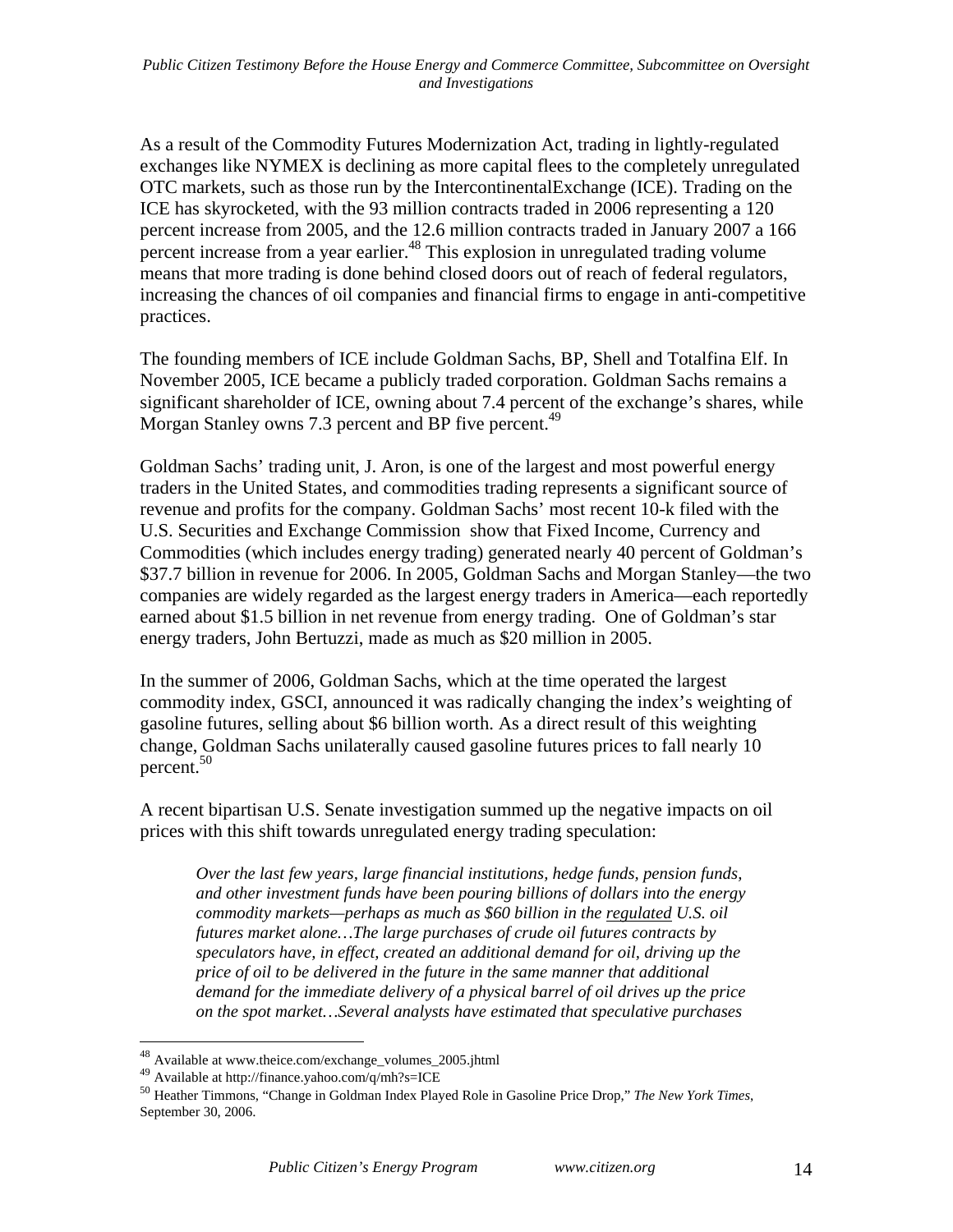*of oil futures have added as much as \$20–\$25 per barrel to the current price of crude oil…large speculative buying or selling of futures contracts can distort the market signals regarding supply and demand in the physical market or lead to excessive price volatility, either of which can cause a cascade of consequences detrimental to the overall economy…At the same time that there has been a huge influx of speculative dollars in energy commodities, the CFTC's ability to monitor the nature, extent, and effect of this speculation has been diminishing. Most significantly, there has been an explosion of trading of U.S. energy commodities on exchanges that are not regulated by the CFTC…in contrast to trades conducted on the NYMEX, traders on unregulated OTC electronic exchanges are not required to keep records or file Large Trader Reports with the CFTC, and these trades are exempt from routine CFTC oversights. In contrast to trades conducted on regulated futures exchanges, there is no limit on the number of contracts a speculator may hold on an unregulated OTC electronic exchange, no monitoring of trading by the exchange itself, and no reporting of the amount of outstanding contracts ("open interest") at the end of each day.* 

Thanks to the Commodity Futures Modernization Act, participants in these newlyderegulated energy trading markets are not required to file so-called Large Trader Reports, the records of all trades that NYMEX traders are required to report to the CFTC, along with daily price and volume information. These Large Trader Reports, together with the price and volume data, are the primary tools of the CFTC's regulatory regime: "The Commission's Large Trader information system is one of the cornerstones of our surveillance program and enables detection of concentrated and coordinated positions that might be used by one or more traders to attempt manipulation.<sup> $52$ </sup> So the deregulation of OTC markets, by allowing traders to escape such basic information reporting, leave federal regulators with no tools to routinely determine whether market manipulation is occurring in energy trading markets.

One result of the lack of transparency is the fact that even some traders don't know what's going on. A recent article described how:

*Oil markets were rocked by a massive, almost instant surge in after-hours electronic trading one day last month, when prices for closely watched futures contracts jumped 8%…this spike stands out because it was unclear at the time what drove it. Two weeks later, it is still unclear. What is clear is that a rapid shift in the bulk of crude trading from the raucous trading floor of the New York Mercantile Exchange to anonymous computer screens is making it harder to nail down the cause of price moves…The initial jump "triggered more orders already set into the system, and with prices rising, people thought somebody must know something," Tom Bentz, an analyst and broker at BNP Paribas Futures in New York who was watching the screen at the time, said the day after the spike. "The more prices rose, the more it seemed somebody knew something."53*

<sup>51</sup> *The Role Of Market Speculation In Rising Oil And Gas Prices: A Need To Put The Cop Back On The Beat*, Staff Report prepared by the Permanent Subcommittee on Investigations of the Committee on Homeland Security and Governmental Affairs of the U.S. Senate, June 27, 2006, available at<br>http://frwebgate.access.gpo.gov/cgi-bin/getdoc.cgi?dbname=109\_cong\_senate\_committee\_prints&docid=f:28640.pdf

 $^{52}$  Letter from Reuben Jeffrey III, Chairman, CFTC, to Michigan Governor Jennifer Granholm, August 22, 2005.<br><sup>53</sup> Matt Chambers, "Rise in Electronic Trading Adds Uncertainty to Oil," *The Wall Street Journal*, April 10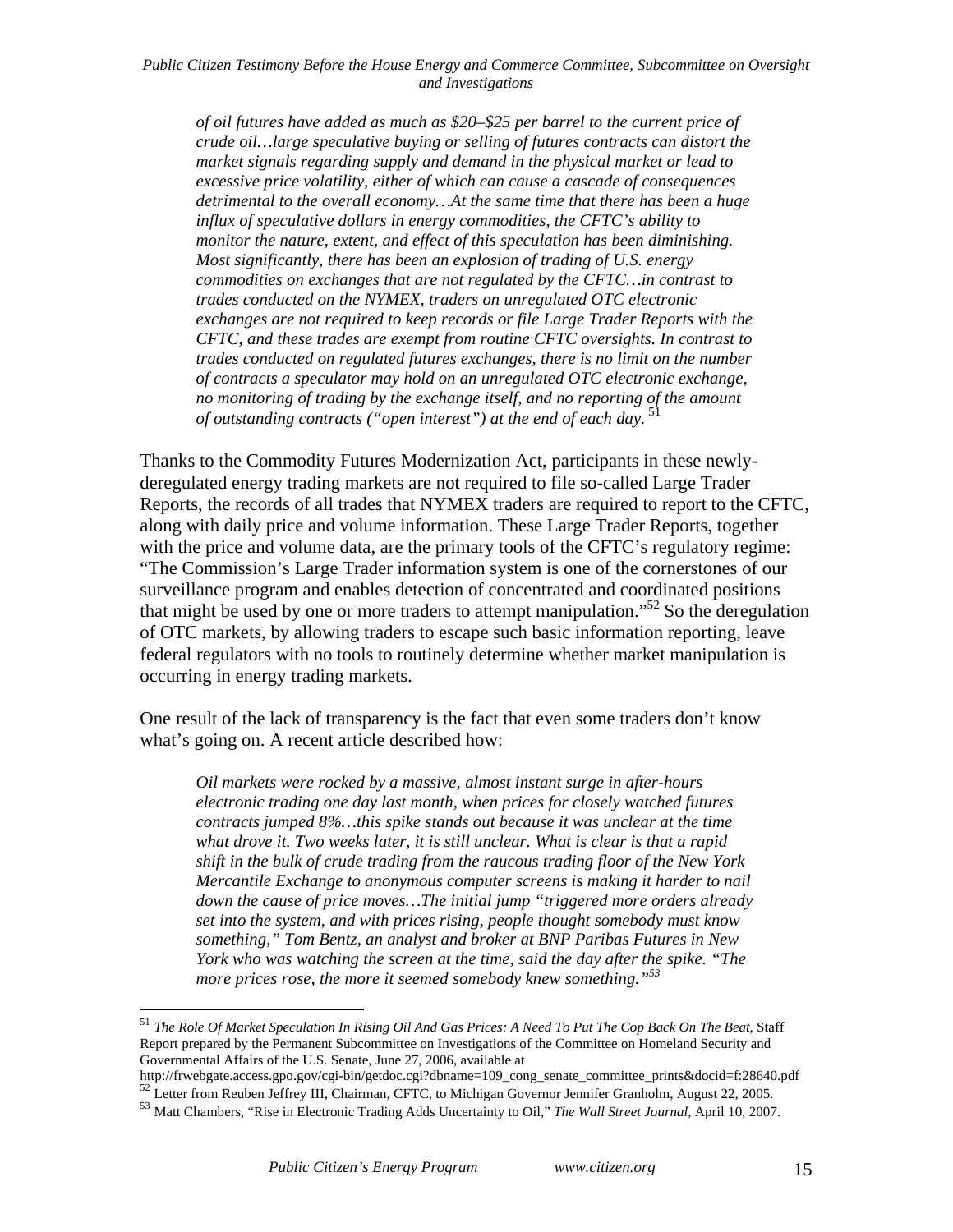Oil companies, investment banks and hedge funds are exploiting the lack of government oversight to price-gouge consumers and make billions of dollars in profits. These energy traders boast how they're price-gouging Americans, as a recent *Dow Jones* article makes clear: energy "traders who profited enormously on the supply crunch following Hurricane Katrina cashed out of the market ahead of the long weekend. 'There are traders who made so much money this week, they won't have to punch another ticket for the rest of this year,' said Addison Armstrong, manager of exchange-traded markets for TFS Energy Futures."54

The ability of federal regulators to investigate market manipulation allegations even on the lightly-regulated exchanges like NYMEX is difficult, let alone the unregulated OTC market. For example, as of August 2006, the Department of Justice is still investigating allegations of gasoline futures manipulation that occurred *on a single day in 2002*. 55 If it takes the DOJ four years to investigate a single day's worth of market manipulation, clearly energy traders intent on price-gouging the public don't have much to fear.

That said, there have been some settlements for manipulation by large oil companies. In January 2006, the CFTC issued a civil penalty against Shell Oil for "non-competitive transactions" in U.S. crude oil futures markets.<sup>56</sup> In March 2005, a Shell subsidiary agreed to pay \$4 million to settle allegations it provided false information during a federal investigation into market manipulation.<sup>57</sup> In August 2004, a Shell Oil subsidiary agreed to pay \$7.8 million to settle allegations of energy market manipulation.<sup>58</sup> In July 2004, Shell agreed to pay \$30 million to settle allegations it manipulated natural gas prices.<sup>59</sup> In June 2006, the CFTC brought civil charges against BP for allegedly manipulating the entire U.S. propane market. $^{60}$  In September 2003, BP agreed to pay NYMEX \$2.5 million to settle allegations the company engaged in improper crude oil trading, and in July 2003, BP agreed to pay \$3 million to settle allegations it manipulated energy markets.<sup>61</sup>

In December 2006, Oil giant BP admitted in a filing to the Securities and Exchange Commission that U.S. Commodity Futures Trading Commission staff "notified BP on November 21, 2006 that they intend to recommend to the CFTC that a civil enforcement action be brought against BP…alleging violations…of the Commodity Exchange Act in

http://elibrary.ferc.gov/idmws/common/opennat.asp?fileID=10414789

<sup>&</sup>lt;sup>54</sup> Leah McGrath Goodman, "Oil Futures, Gasoline In NY End Sharply Lower," September 2, 2005.<br><sup>55</sup> John R. Wilke, Ann Davis and Chip Cummins, "BP Woes Deepen with New Probe," *The Wall Street Journal*, August 29, 2006.

<sup>56</sup> "U.S. Commodity Futures Trading Commission Assesses Penalties of \$300,000 Against Shell-Related Companies and Trader in Settling Charges of Prearranging Crude Oil Trades" available at www.cftc.gov/opa/enf06/opa5150- 06.htm

<sup>&</sup>lt;sup>57</sup> "Commission Accepts Settlement Resolving Investigation Of Coral Energy Resources," available at www.ferc.gov/press-room/press-releases/2005/2005-1/03-03-05.asp

<sup>58 &</sup>quot;Order Approving Contested Settlement," available at www.ferc.gov/whats-new/comm-meet/072804/E-60.pdf <sup>59</sup> "Coral Energy Pays \$30 Million to Settle U.S. Commodity Futures Trading Commission Charges of Attempted

Manipulation and False Reporting," available at www.cftc.gov/opa/enf04/opa4964-04.htm 60 "U.S. Commodity Futures Trading Commission Charges BP Products North America, Inc. with Cornering the

Propane Market and Manipulating the Price of Propane," available at www.cftc.gov/opa/enf06/opa5193-06.htm <sup>61</sup> "Order Approving Stipulation and Consent Agreement," 104 FERC ¶ 61,089, available at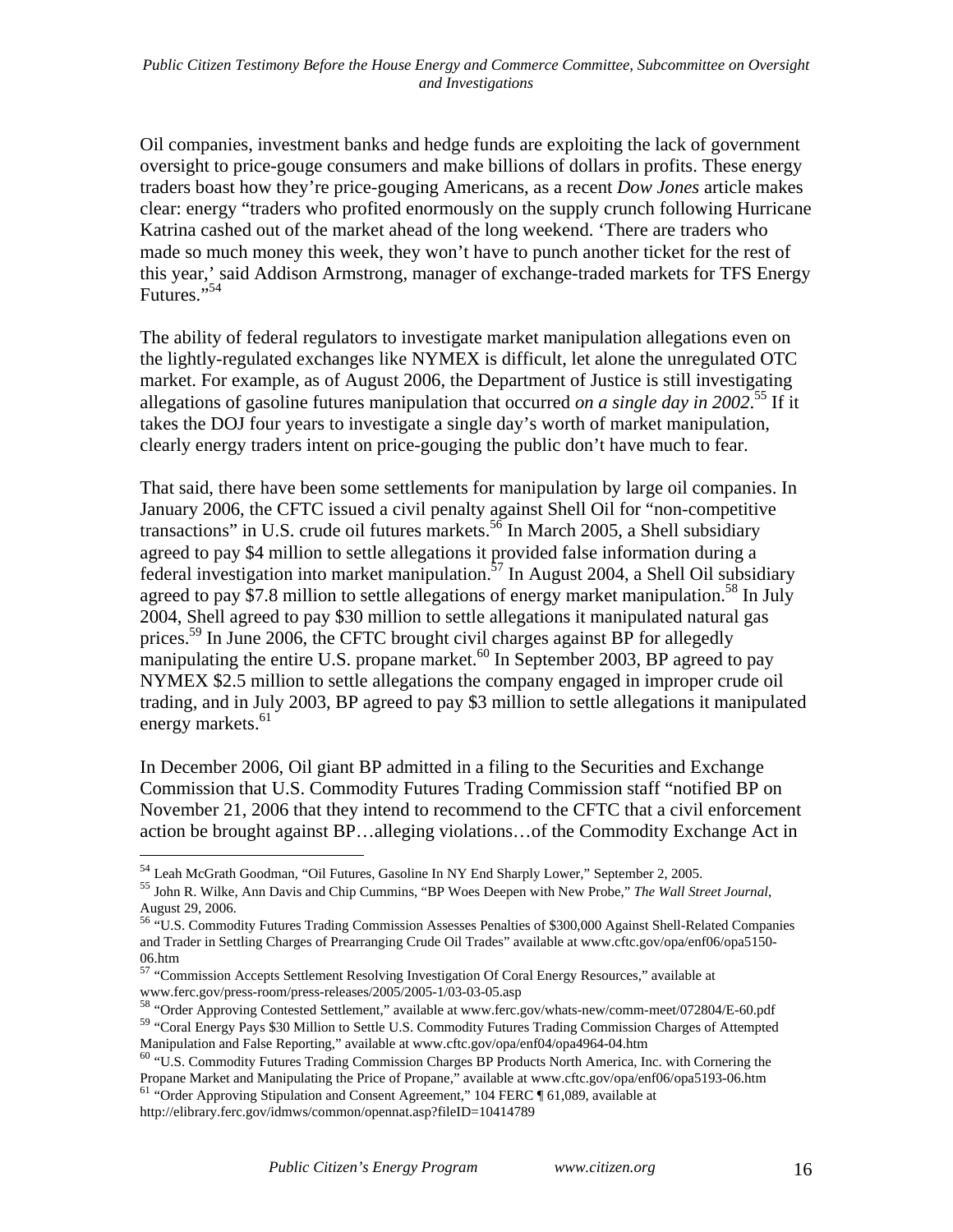connection with its trading of unleaded gasoline futures…The U.S. Attorney for the Northern District of Illinois is also conducting an investigation into BP's gasoline trading." The announcement also confirmed that "the Commodity Futures Trading Commission is currently investigating various aspects of BP's crude oil trading and storage activities in the US since 2003."<sup>62</sup>

In May 2007, Marathon Oil revealed that CFTC staff was recommending an enforcement action against the company for its efforts "to manipulate the price of West Texas Intermediate crude oil."63

There is near-unanimous agreement among industry analysts that speculation is driving up oil and natural gas prices. Representative of these analyses is a May 2006 Citigroup report on the monthly average value of speculative positions in American commodity markets, which found that the value of speculative positions in oil and natural gas stood at \$60 billion, forcing Citigroup to conclude that "we believe the hike in speculative positions has been a key driver for the latest surge in commodity prices."<sup>64</sup>

Natural gas markets are also victimized by these unregulated trading markets. Public Citizen has testified before Congress on this issue,<sup>65</sup> and a March 2006 report by four state attorneys general concludes that "natural gas commodity markets have exhibited erratic behavior and a massive increase in trading that contributes to both volatility and the upward trend in prices."<sup>66</sup>

While most industry analysts agree that the rise in speculation is fueling higher prices, there is one notable outlier: the federal government. In a widely dismissed report, the CFTC recently concluded that there was "no evidence of a link between price changes and MMT [managed money trader] positions" in the natural gas markets and "a significantly negative relationship between MMT positions and prices changes…in the crude oil market."<sup>67</sup>

The CFTC study (and similar one performed by NYMEX) is flawed for numerous reasons, including the fact that the role of hedge funds and other speculators on long-term trading was *not* included in the analysis. The *New York Times* reported that "many traders

 $^{62}$  www.sec.gov/Archives/edgar/data/313807/000102123106000617/b843546-6k.htm<br> $^{63}$  www.sec.gov/Archives/edgar/data/101778/000110465907036538/a07-13350\_110q.htm

<sup>64</sup> *The Role Of Market Speculation In Rising Oil And Gas Prices: A Need To Put The Cop Back On The Beat*, Staff Report prepared by the Permanent Subcommittee on Investigations of the Committee on Homeland Security and Governmental Affairs of the U.S. Senate, June 27, 2006, available at http://frwebgate.access.gpo.gov/cgibin/getdoc.cgi?dbname=109\_cong\_senate\_committee\_prints&docid=f:28640.pdf

<sup>&</sup>lt;sup>65</sup> "The Need for Stronger Regulation of U.S. Natural Gas Markets," available at

www.citizen.org/documents/Natural%20Gas%20Testimony.pdf<br><sup>66</sup> *The Role of Supply, Demand and Financial Commodity Markets in the Natural Gas Price Spiral*, available at<br>www.ago.mo.gov/pdf/NaturalGasReport.pdf

 $^{67}$  Michael S. Haigh, Jana Hranaiova and James A. Overdahl, "Price Dynamics, Price Discovery and Large Futures Trader Interactions in the Energy Complex," available at www.cftc.gov/files/opa/press05/opacftc-managed-moneytrader-study.pdf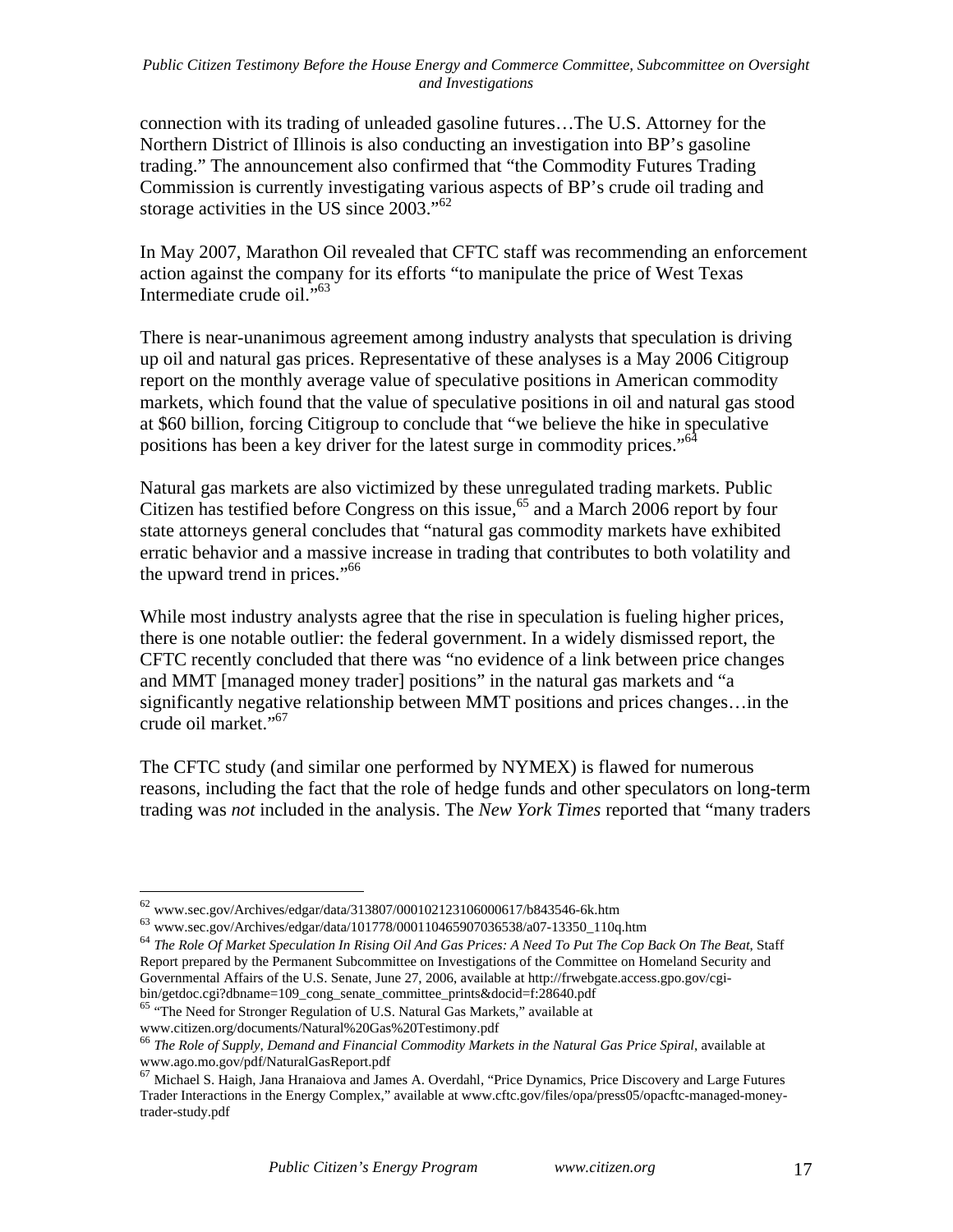have scoffed at the studies, saying that they focused only on certain months, missing price run-ups."<sup>68</sup>

The CFTC has a troublesome streak of "revolving door" appointments and hiring which may further hamper the ability of the agency to effectively regulate the energy trading industry. In August 2004, CFTC chairman James Newsome left the commission to accept a \$1 million yearly salary as president of NYMEX, the world's largest energy futures marketplace. Just weeks later, Scott Parsons, the CFTC's chief operating officer, resigned to become executive vice-president for government affairs at the Managed Funds Association. Former CFTC Lead Prosecutor Tony Mansfi recently left the Commission to join the DC firm Heller Ehrman, where he will work for Geoff Aronow—his old boss at CFTC. Such prominent defections hamper the CFTC's ability to protect consumers. As a result, a revolving door moratorium must be established to limit CFTC decision makers from leaving the agency to go to entities under its regulatory jurisdiction for at least two years.

### **Latest Trading Trick: Energy Infrastructure Affiliate Abuses**

Energy traders like Goldman Sachs are investing and acquiring energy infrastructure assets because controlling pipelines and storage facilities affords their energy trading affiliates an "insider's peek" into the physical movements of energy products unavailable to other energy traders. Armed with this non-public data, a company like Goldman Sachs most certainly will open lines of communication between the affiliates operating pipelines and the affiliates making large bets on energy futures markets. Without strong firewalls prohibiting such communications, consumers would be susceptible to pricegouging by energy trading affiliates.

For example, In January 2007, Highbridge Capital Management , a hedge fund controlled by JP Morgan Chase, bought a stake in an energy unit of Louis Dreyfus Group to expand its oil and natural gas trading. Glenn Dubin, co-founder of Highbridge, said that owning physical energy assets like pipelines and storage facilities was crucial to investing in the business: "That gives you a very important information advantage. You're not just screentrading financial products."<sup>69</sup>

Indeed, such an "information advantage" played a key role in allowing BP's energy traders to manipulate the entire U.S. propane market. In June 2006, the CFTC filed a civil complaint against BP, alleging that the company's energy trading affiliate used the company's huge control over transportation and storage to allow the energy trading affiliate to exploit information about energy moving through BP's infrastructure to manipulate the market.

BP's energy trading division, North America Gas & Power (NAGP), was actively communicating with the company's Natural Gas Liquids Business Unit (NGLBU), which handled the physical production, pipeline transportation and retail sales of propane. A

<sup>68</sup> Alexei Barrionuevo and Simon Romero, "Energy Trading, Without a Certain 'E'," January 15, 2006.

<sup>69</sup> Saijel Kishan and Jenny Strasburg, "Highbridge Capital Buys Stake in Louis Dreyfus Unit," Bloomberg, January 8, 2007, www.bloomberg.com/apps/news?pid=20601014&sid=aBnQy1botdFo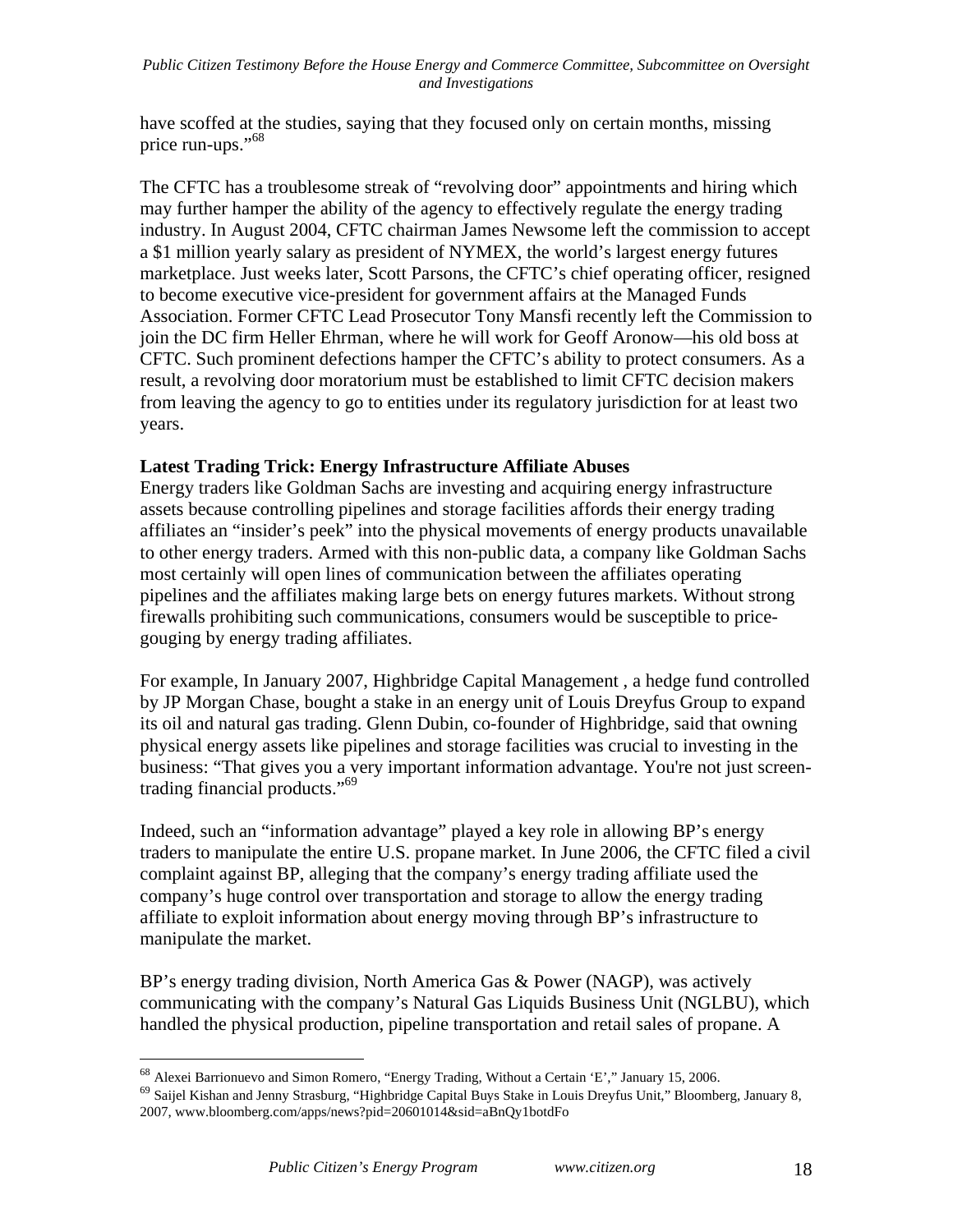powerpoint exhibit to the civil complaint against BP details how the two divisions coordinated their manipulation strategy, which includes "assurance that [the] trading team has access to all information and optionality within [all of BP]…that can be used to increase chance of success [of market manipulation]… Implement weekly meetings with Marketing & Logistics to review trading positions and share opportunities.<sup>770</sup>

This shows that the energy traders were actively engaging the physical infrastructure affiliates in an effort to glean information helpful for market manipulation strategies. And it is important to note that BP's market manipulation strategy was extremely aggressive and blatant, and regulators were tipped off to it by an internal whistleblower. A more subtle manipulation effort could easily evade detection by federal regulators, making it all the more important to establish firewalls between energy assets affiliates and energy trading affiliates to prevent any undue communication between the units.

The *Wall Street Journal* reported that the government investigation goes beyond manipulation of propane: "investigators are examining, among other things, whether BP used information about its own pipelines and storage tanks at a key oil-delivery point in Cushing, Okla., to influence crude-oil price benchmarks that are set each day and influence billions of dollars of transactions. $^{771}$ 

Financial firms like hedge funds and investment banks that normally wouldn't bother purchasing low-profit investments like oil and gasoline storage have been snapping up ownership and/or leasing rights to these facilities mainly for the wealth of information that controlling energy infrastructure assets provides to help one's energy traders manipulate trading markets. For example, according to *The Trader Monthly*, just one Morgan Stanley trader was able to earn as much as \$25 million and "helped the bank dominate the heating oil market by locking up New Jersey storage-tank farms adjacent to New York Harbor." The publication also revealed that legendary trader T. Boone Pickens earned as much as \$1.5 billion in 2005, for a rate of return exceeding 700 percent, which the editors believe "is the largest one-year sum ever earned."

In August 2006, Goldman Sachs, AIG and Carlyle/Riverstone announced the \$22 billion acquisition of Kinder Morgan, Inc., which controls 43,000 miles of crude oil, refined products and natural gas pipelines, in addition to 150 storage terminals.

Prior to this huge purchase, Goldman Sachs had already assembled a long list of oil and gas investments. In 2005, Goldman Sachs and private equity firm Kelso & Co. bought a 112,000 barrels/day oil refinery in Kansas. In May 2004, Goldman spent \$413 million to acquire royalty rights to more than 1,600 natural gas wells in Pennsylvania, West Virginia, Texas, Oklahoma and offshore Louisiana from Dominion Resources. Goldman Sachs owns a six percent stake in the 375-mile Iroquois natural gas pipeline, which runs from Northern New York through Connecticut to Long Island. In December 2005, Goldman and Carlyle/Riverstone together are investing \$500 million in Cobalt International Energy, a new oil exploration firm run by former Unocal executives.

<sup>&</sup>lt;sup>70</sup> www.cftc.gov/files/enf/06orders/opa-bp-lessons-learned.pdf<br><sup>71</sup> John R. Wilke, Ann Davis and Chip Cummins, "BP Woes Deepen with New Probe," August 29, 2006.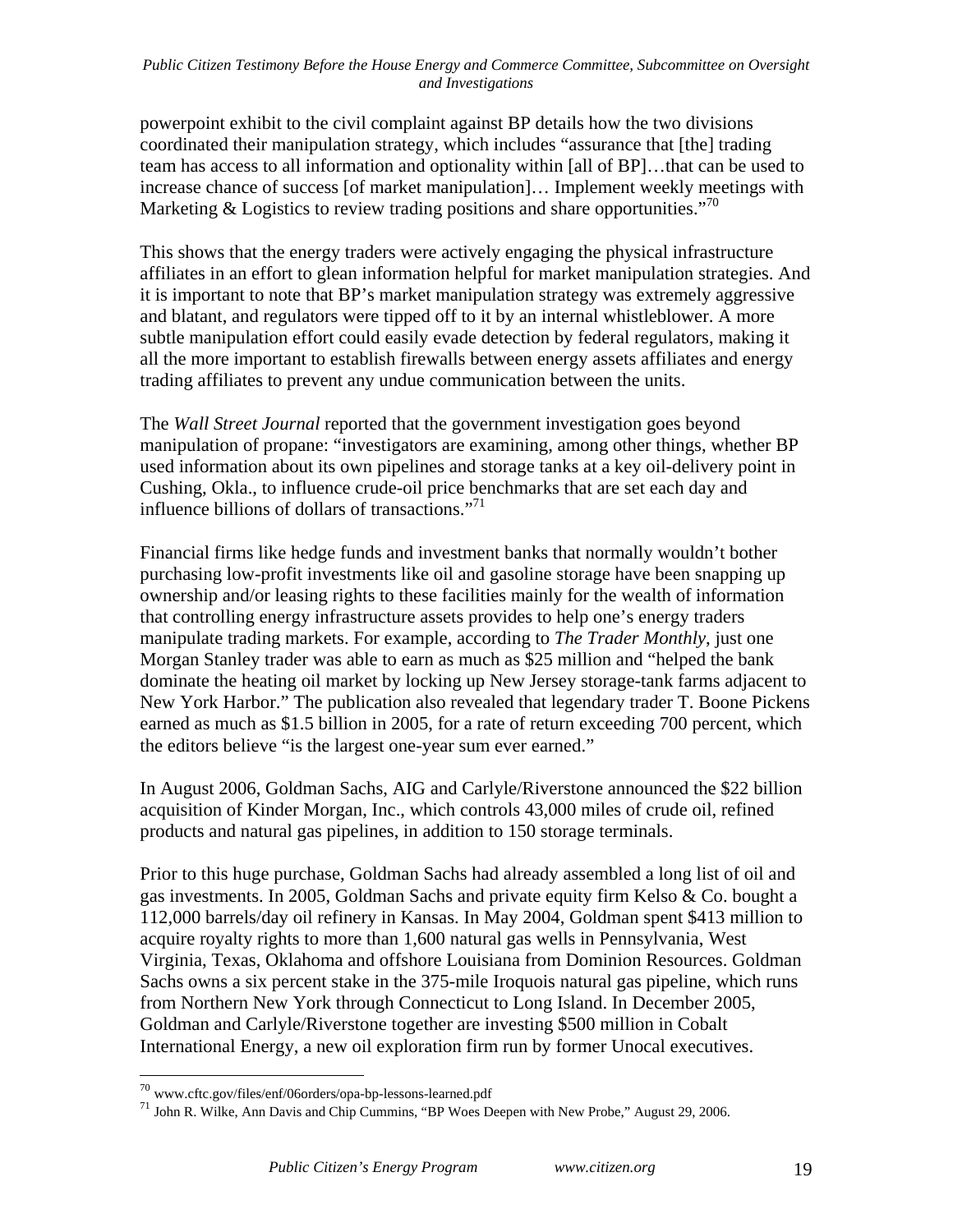In 2003, Morgan Stanley teamed up with Apache Corp to buy 26 oil and gas fields from Shell for \$500 million, of which Morgan Stanley put up \$300 million in exchange for a portion of the production over the next four years, which it used to supplement its energy trading desk.<sup>72</sup>

# *Solutions*

1

- Re-regulate energy trading markets by subjecting OTC electronic exchanges to full compliance under the Commodity Exchange Act and mandate that all OTC energy trades adhere to the CFTC's Large Trader reporting requirements. In addition, regulations must be strengthened over existing lightly-regulated exchanges like NYMEX. Senators Feinstein, Snowe, Levin and Cantwell have introduced  $S.577$  in the  $110<sup>th</sup>$  Congress which would address many of these issues.
- Impose legally-binding firewalls to limit energy traders from speculating on information gleaned from the company's energy infrastructure affiliates or other such insider information, while at the same time allowing legitimate hedging operations.
- Congress must authorize the FTC and DOJ to place greater emphasis on evaluating anti-competitive practices that arise out of the nexus between control over hard assets like energy infrastructure and a firm's energy trading operations. Incorporating energy trading operations into anti-trust analysis must become standard practice for federal regulatory and enforcement agencies to force more divestiture of assets in order to protect consumers from abuses.
- A revolving door moratorium must be established to limit federal government decision makers from leaving the agency to go to entities under its regulatory jurisdiction for at least two years.

# **Raise Fuel Economy Standards to Lower Oil Consumption, Reduce Global Warming, Save Money at the Pump and Improve National Security**

In the twenty years since the last fuel economy increases for passenger cars, vehicles have undergone a number of changes. Overall, vehicles are bigger, heavier, with more powerful engines and faster acceleration than they were twenty years ago.<sup>73</sup> Travel patterns have changed also—with a nearly 20 percent increase in vehicle miles traveled per year since 1995.<sup>74</sup> Although the U.S. is the third largest oil producing nation in the world<sup>75</sup>—producing more oil than Iran, Kuwait and Qatar *combined*—we consume one out of every four barrels used in the world every day, forcing us to import 66 percent of

<sup>72</sup> Paul Merolli, "Two Morgan Stanley M&A deals show bullish stance on gas," Natural Gas Week, Volume 19; Issue 28, July 14, 2003.

 $^{73}$  Robert Heavenrich,. "Light Duty Automotive Technology and Fuel Economy Trends: 1975 through 2006." U.S. Environmental Protection Agency, Office of Transportation and Air Quality, July 2006. <sup>74</sup> Federal Highway Administration, "Annual Vehicle Distance Traveled in Miles 1936-1995." April 1997, and

<sup>&</sup>quot;Annual Vehicle Distance Traveled in Miles and Related Data -2005." November 2006. <sup>75</sup> Available at www.eia.doe.gov/emeu/cabs/topworldtables1\_2.html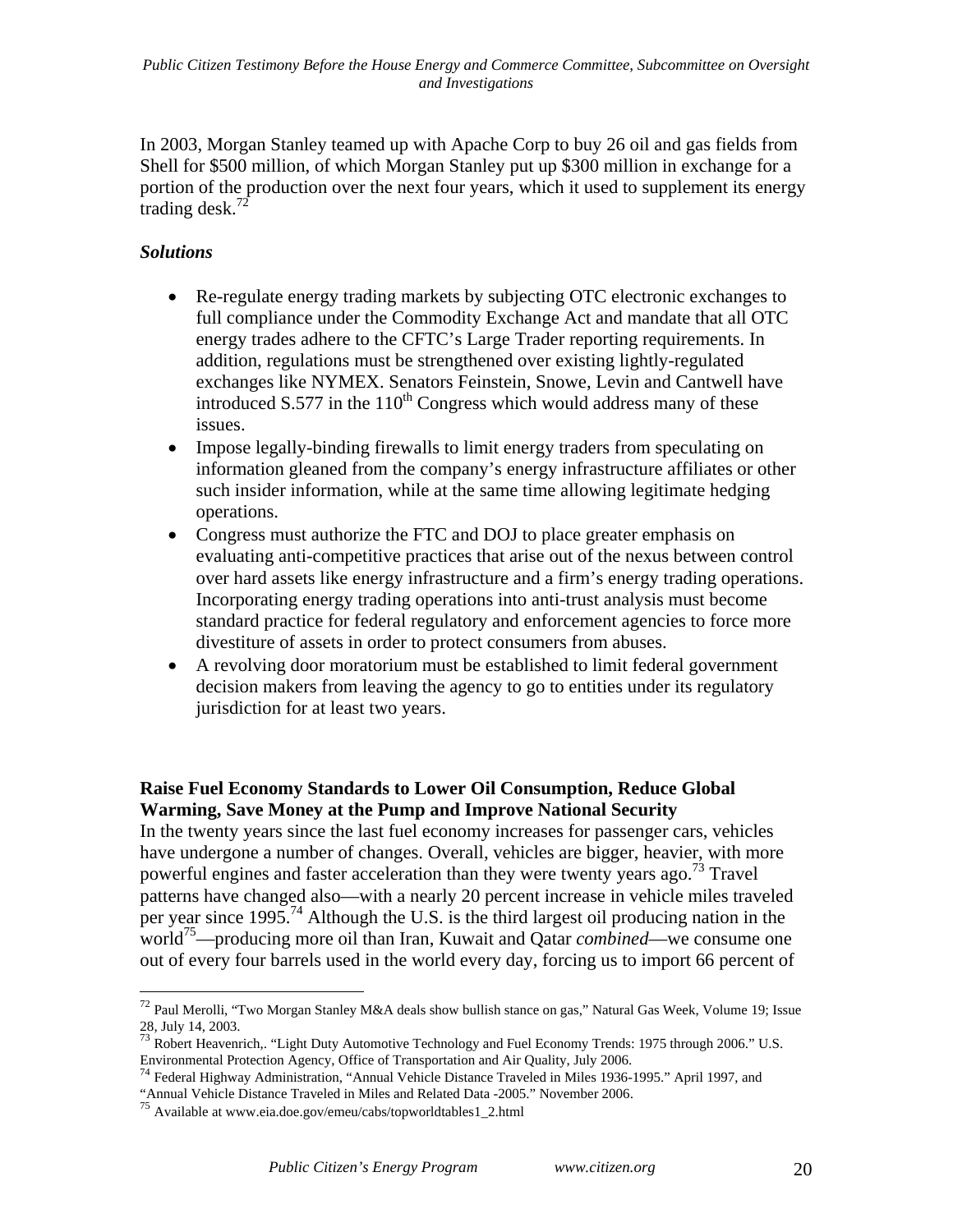our oil and gasoline. In all, we use more than the next five biggest oil consumers (China, Japan, Russia, Germany and India) put together.<sup>76</sup>

Sixty percent of the oil consumed in America is used as fuel for cars and trucks. Nine percent is for residential home heating oil, with the remainder largely used for various industrial and agricultural processes (only 1.4 percent is to fuel electric power).<sup>77</sup> So improving efficiency in our transportation sector will go a long way to reducing our dependence on oil.

America's average vehicle fuel economy is lower today than a decade ago, forcing our less-efficient vehicles to use more gasoline and therefore increasing our need to import oil. The Environmental Protection Agency found that the average fuel economy of 2006 vehicles is 21 miles per gallon (mpg), compared to 22.1 mpg in 1988.<sup>78</sup> This drop is attributable in part to the fact that automobile fuel economy standards have not increased since 1985, and light truck standards are only about 5 mpg higher than they were 25 years ago. This has allowed the manufacturers to allocate efficiency improvements over the last 20 years to larger engines, faster starts and heavier vehicles. And sales of fuel inefficient SUVs and pickups have exploded: in 1987, 28 percent of new vehicles sold were light trucks, compared to 50 percent in 2005. Only now with gasoline prices over \$3/gallon are SUV sales slowing down.

Billions of gallons of oil would be saved if significant fuel economy increases were mandated. Improving fuel economy standards for passenger vehicles from 27.5 to 40 mpg, and for light trucks (including SUVs and vans) from 22.2 to 27.5 mpg by 2015 (for a combined fleet average of 34 miles per gallon) would reduce our gasoline consumption by one-third.

After waiting twenty years for action on fuel economy, pressure from increased oil prices has brought national attention back to the need for improved fuel efficiency. Since January, there have been a flurry of legislative proposals, but not a single one provides a sufficiently stringent mandate for NHTSA to raise fuel economy. Existing proposals for increasing CAFE standards give NHTSA the authority to undermine potential improvements in fuel economy by opening the door for industry-biased economic analyses. Many of the proposals fail to guarantee a level of improvement.

In the State of the Union address, the president unveiled his "20 in 10" plan for reducing oil consumption by 20 percent in ten years. He proposes meeting this goal in two ways: 15 percent of the reduced consumption would come from mandating that 35 billion gallons of *alternative* or renewable fuel by 2017. This is a significant departure from the language in the Energy Policy Act of 2005, which mandated 7.5 billion gallons of renewable fuel by 2012, with the same percent of fuel being renewable fuel in 2013 and

<sup>76</sup> Available at www.eia.doe.gov/emeu/cabs/topworldtables3\_4.html <sup>77</sup> *Adjusted Sales of Distillate Fuel Oil by End Use in the U.S., 2005*,

http://tonto.eia.doe.gov/dnav/pet/pet\_cons\_821dsta\_dcu\_nus\_a.htm

<sup>78</sup> *Light-Duty Automotive Technology and Fuel Economy Trends: 1975 Through 2006*, July 2006, www.epa.gov/OMS/fetrends.htm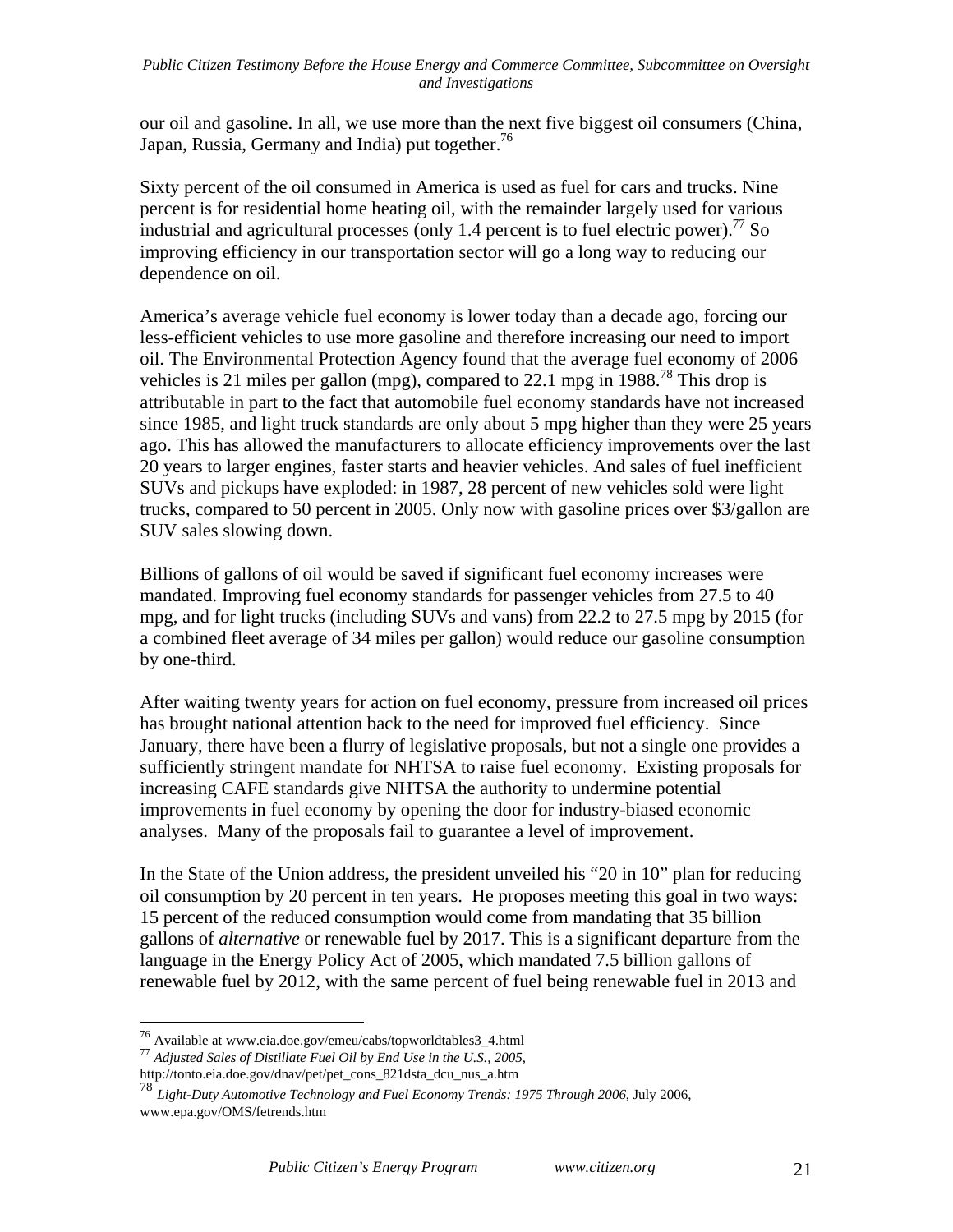thereafter. The distinction between "alternative" and "renewable" fuel is important, particularly with respect to greenhouse gas emissions. Alternative fuels could potentially include coal-to-liquids fuel, an attractive prospect for the coal industry, but a potential environmental disaster, if sufficient precaution is not taken to capture and sequester carbon dioxide emissions. Without capture and storage, the use of coal-to-liquid fuel could potentially raise greenhouse gas emissions by 118 percent.<sup>79</sup>

The remaining five-percent reduction in oil consumption is to be attributable to increased CAFE standards. The president proposes restructuring the CAFE program for passenger cars to mirror the system implemented for light trucks. The light truck sliding scale system was developed under collaboration between Vice President Cheney and the Office of Management and Budget.<sup>80</sup> Extending the restructure of CAFE is counterproductive and unnecessary. Additionally, the restructure of the CAFE program for light trucks introduced marginal-cost/marginal-benefit criteria for assessing achievable increases; however, the economic analyses under the light truck rule have failed to properly account for significant externalized benefits. One notable failure is NHTSA's valuation of the benefit of reduced greenhouse gas emissions at zero.

Proposals in the House and Senate contain similarly weak mandates for improved fuel economy, preferring instead the setting of "targets" and giving the agency extensive latitude to set lower standards, further delaying progress in improving fuel economy. The 2002 National Academy of Sciences study assessing the CAFE program firmly established that the auto industry was capable of increasing the fuel economy of passenger cars and light trucks to 35 miles per gallon at a rate of 4 percent per year. This study is now five years old, used technology that was "off the shelf" even then, and did not consider hybrid electric technology as a means of improving fuel economy.

National attention has also been turned to the issue of global warming, and there is a sense of urgency on controlling greenhouse gas emissions. Extensive inquiry has been undertaken by committees in the House and Senate to explore the potential of greenhouse gas cap-and-trade programs at reducing greenhouse gas emissions. There has been a great deal of discussion about how such programs would be structured, including whether the program should be economy-wide or sector-by-sector.

In April, the Supreme Court decided *Massachusetts v. EPA*, finding that carbon dioxide was a pollutant under the Clean Air Act, and that the EPA could regulate carbon dioxide as a pollutant. The implications of this decision for motor vehicle carbon dioxide emission regulation are not clear. Regulation of carbon dioxide emissions from motor vehicles is tantamount to fuel economy regulation.

In this context, it is important not to lose sight of the need to improve fuel economy now, rather than waiting for all the questions about what regulatory schemes will be used to

<sup>&</sup>lt;sup>79</sup> "Greenhouse Gas Impacts of Expanded Renewable and Alternative Fuels Use," U.S. Environmental Protection Agency, EPA420-F-07-035, April 2007.<br><sup>80</sup> *See* Public Citizen, Comments on Reforming the Automobile Fuel Economy Standards (ANPRM), May 14, 2004, at <sup>80</sup> *See* Public Citizen, Comments on Reforming the Automobile Fuel Eco

<sup>25-27, 33-43,</sup> *available at* www.citizen.org/documents/ACF938B.pdf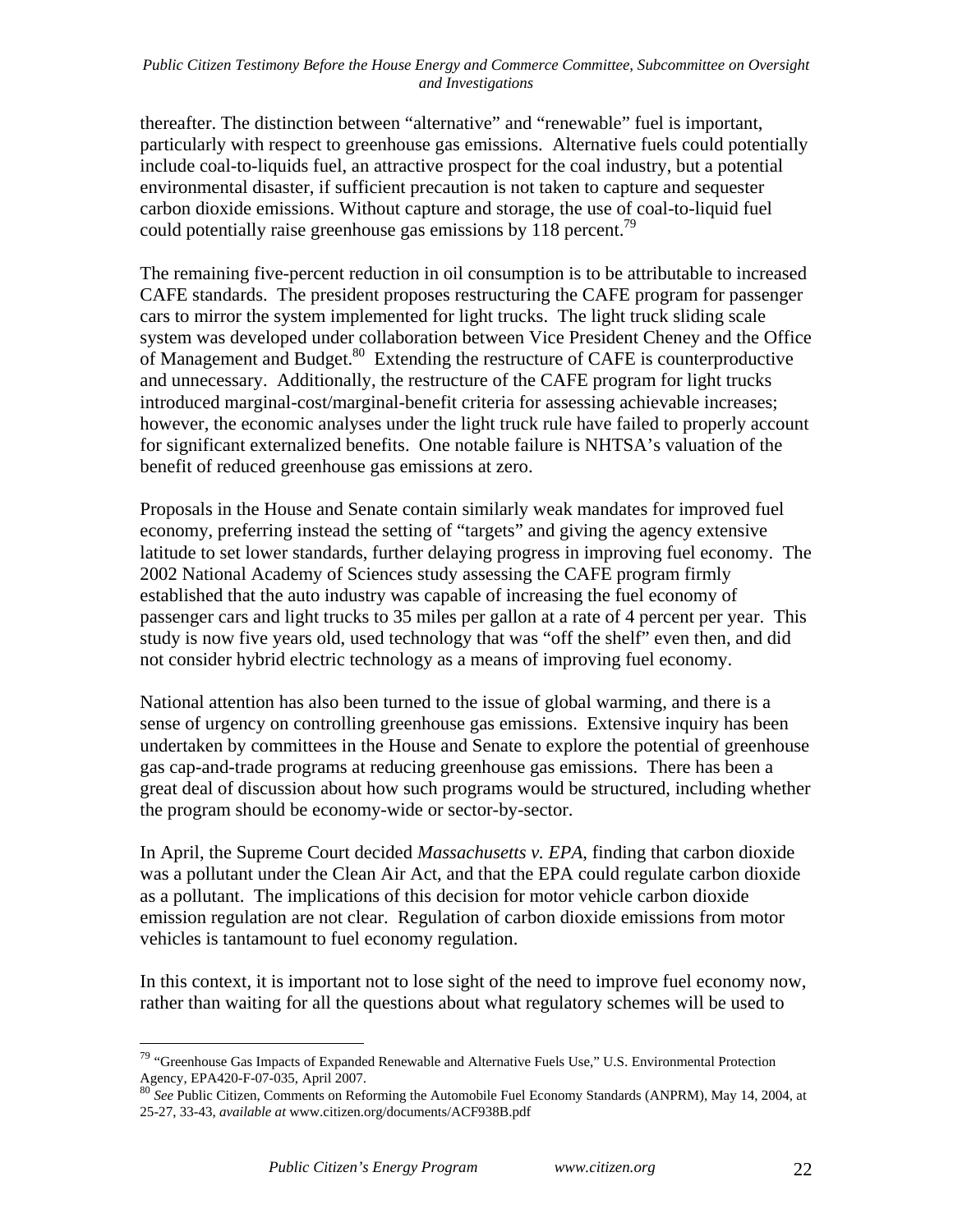achieve greenhouse gas emissions reductions overall. Improved CAFE standards are consistent with reducing greenhouse gas emissions, and the CAFE program would not compete with sector-by-sector regulation of greenhouse gas emissions.

Contrary to the position taken by U.S. auto manufacturers, raising fuel economy standards could actually benefit automakers. Walter McManus at the University of Michigan Transportation Research Institute found that increased fuel economy standards could actually *improve* the financial positions of U.S. auto manufacturers.<sup>81</sup> The overreliance of U.S. automakers on the largest vehicles has led to significant weakening

# **Ethanol's No Panacea**

Politicians on both sides of the aisle have promoted ethanol as the solutions to America's addition to oil. But the crop fuel poses more problems than it solves.

The 2005 Energy Policy Act created a mandate of 7.5 billion gallons of ethanol to be blended into motor gasoline by 2012. Combined with a 51 cent tax credit paid for every gallon of ethanol that producers like ADM cash in for adding their cornfuel to gasoline, and the U.S. corn ethanol industry is enjoying huge profits with the help of more than \$2 billion in annual subsidies from taxpayers.

So what's the problem with ethanol? For starters, we're having trouble moving ethanol from the source of production (the Midwest farm belt) to the areas of consumption (the coasts). Without a dedicated pipeline network, we're forced to move ethanol by truck, rail and barge, resulting in huge supply bottlenecks. Second, corn ethanol production is inefficient, as it takes more energy to make than is gained when it is combusted as fuel in a car's engine. Finally, while the American farmer is the most productive in the world, she will never be able to produce enough crop fuel to fill the tank of every American car. Shifting crop production from food to fuel risks higher prices for the meals we eat.

What's the solution? Focusing on raising fuel economy standards, investing in mass transit and developing other alternative fuels like hydrogen or plug-in electric hybrids to reduce our oil consumption.

of the industry, and has also made it difficult for them to be responsive to changes in consumer attitudes about fuel economy. During the mid to late 1990s when oil prices were relatively low, fuel economy became less of a concern to consumers, but now that oil prices are on the rise again, consumers have been moving away from gas-guzzling SUVs back to more fuel efficient vehicles.

Opponents of increased fuel economy standards often claim that improving fuel economy could erode safety. The argument that improved fuel economy would be achieved by reducing vehicle weight is not supported by historical experience, and it is not supported by the

significant innovations in fuel saving technology that have been introduced in the past twenty years. It is design and vehicle size, not weight, that are the biggest determiners of vehicle safety.

Improved fuel economy is long overdue. There are significant potential savings to be had from reducing our oil consumption. Raising the light duty vehicle fuel economy to 35

<u>.</u>

<sup>81</sup> McManus, W. 2006. *Can Proactive Fuel Economy Strategies Help Automakers Mitigate Fuel-Price Risks?*.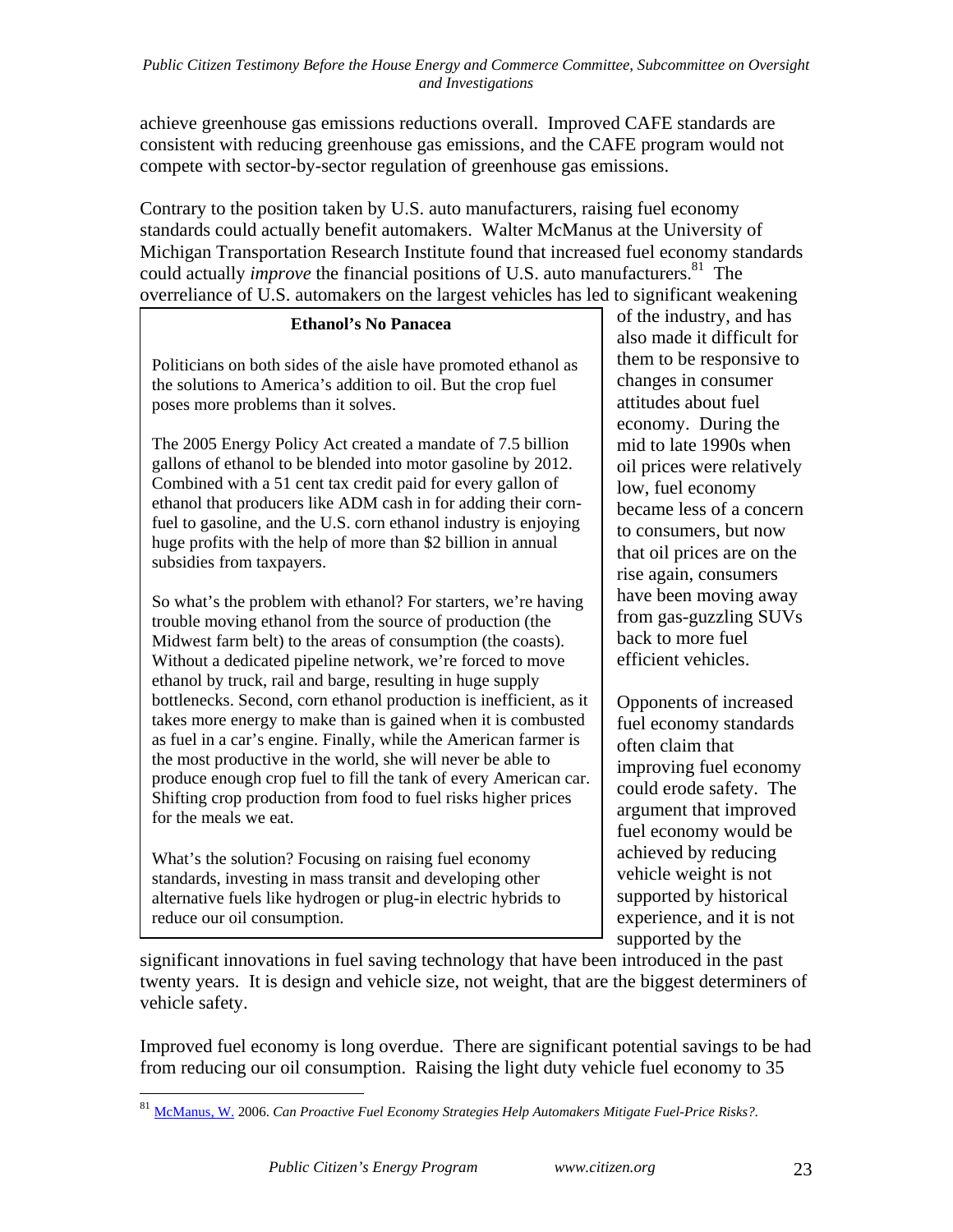miles per gallon would save 1.1 million barrels of oil *every day*, saving approximately \$65 million dollars a day. Additionally, the needs for reductions in greenhouse gas emissions and improved efficiency to reduce consumption of energy in every sector are urgent improvements for the future.

The auto and oil industry have fought tooth and nail against increases in fuel economy standards. From 1995 to 2002, their efforts in Congress resulted in zero appropriations for agency work, and now the agency gets only about a million and a half dollars a year, preventing it from doing research to demonstrate large increases are feasible. Since 2001, the PACs and executives of General Motors and Ford have made \$5 million in campaign contributions to federal candidates, with 65 percent of that total going to Republicans. Combined with the Alliance of Automobile Manufacturers, the companies have spent an additional \$137 million lobbying Congress and the executive branch over that same time period.<sup>82</sup>

# **Conclusion**

<u>.</u>

This era of high energy prices and record oil company profits isn't a simple case of supply and demand, as the evidence indicates that consolidation of energy infrastructure assets, combined with weak or non-existent regulatory oversight of energy trading markets, provides opportunity for energy companies and financial institutions to pricegouge Americans. Forcing consumers suffering from inelastic demand to continue to pay high prices—in part fueled by uncompetitive actions—not only hurts consumers economically, but environmentally as well, as the oil companies and energy traders enjoying record profits are not investing those earnings into sustainable energy or alternatives to our addiction to oil. As a result, our consumption of fossil fuels continues to grow, and the impacts of global warming take their toll on our environment.

Reforms to strengthen regulatory oversight over America's energy trading markets and bolster anti-trust enforcement are needed to restore true competition to America's oil and gas markets.

<sup>&</sup>lt;sup>82</sup> Compiled by Public Citizen from Center for Responsive Politics data, www.opensecrets.org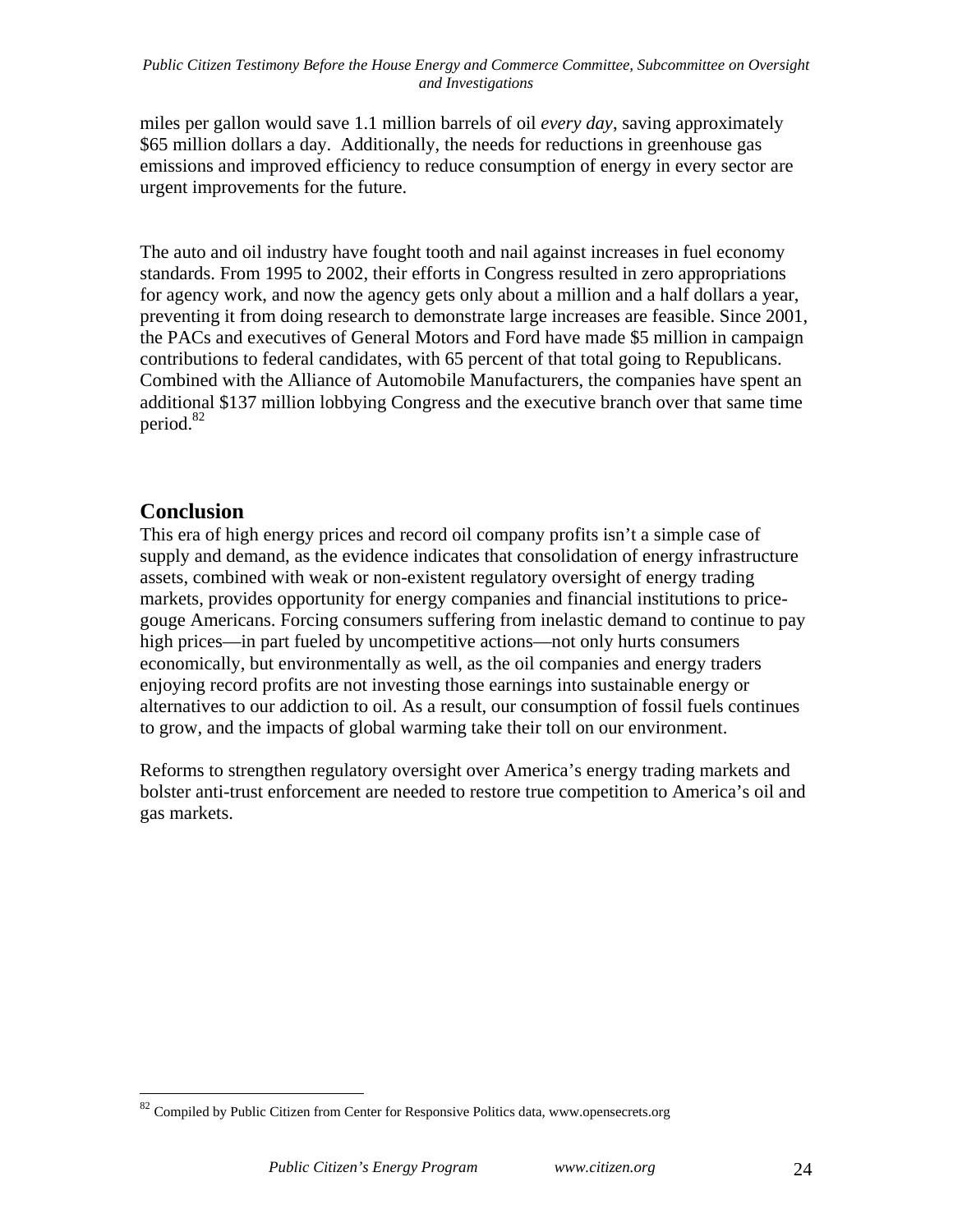# **Mergers Concentrate the U.S. Oil Refinery Industry: Changes in Control of Market Share 1993 to 2005**

| 1993                          |                 | 2005                                                        |                 |  |  |  |  |  |  |
|-------------------------------|-----------------|-------------------------------------------------------------|-----------------|--|--|--|--|--|--|
| Company                       | Market<br>Share | Company                                                     | Market<br>Share |  |  |  |  |  |  |
| Chevron                       | 9.1%            | ConocoPhillips-Tosco-Burlington Resources                   | 12.8%           |  |  |  |  |  |  |
| Exxon                         | 6.6%            | Valero-Ultramar-Diamond Shamrock-Orion Refining-Premcor-TPI | 12.6%           |  |  |  |  |  |  |
| Amoco                         | 6.5%            | ExxonMobil-Chalmette                                        | 11.7%           |  |  |  |  |  |  |
| <b>Texaco-Star Enterprise</b> | 6.2%            | Shell-Motiva-Equilon-Pennzoil-Quaker State-Deer Park        | 9.3%            |  |  |  |  |  |  |
| Mobil                         | $6.0\%$         | ΒP                                                          | 8.5%            |  |  |  |  |  |  |
| Top 5 in 1993                 | 34.5%           | Top 5 in 2005                                               | 54.8%           |  |  |  |  |  |  |
| Shell                         | 4.9%            | ChevronTexaco-Unocal                                        | 5.8%            |  |  |  |  |  |  |
| BP                            | 4.4%            | Sunoco                                                      | 5.7%            |  |  |  |  |  |  |
| Citgo (PDV)/Lyondell          | 4.2%            | Marathon                                                    | 5.6%            |  |  |  |  |  |  |
| Arco/Lyondell                 | 3.8%            | Citgo-PDV                                                   | 5.0%            |  |  |  |  |  |  |
| Marathon                      | 3.8%            | Koch-Flint Hills                                            | 4.5%            |  |  |  |  |  |  |
| Top 10 in 1993                | 55.6%           | Top 10 in 2005                                              | 81.4%           |  |  |  |  |  |  |

*Note: Lyondell refinery capacity in 1993 is equally split between two of its equity partners at the time, Citgo and Arco.*

*SOURCE: Compiled by Public Citizen's Energy Program <www.citizen.org/cmep> from corporate annual reports and U.S. Energy Information Administration data.*